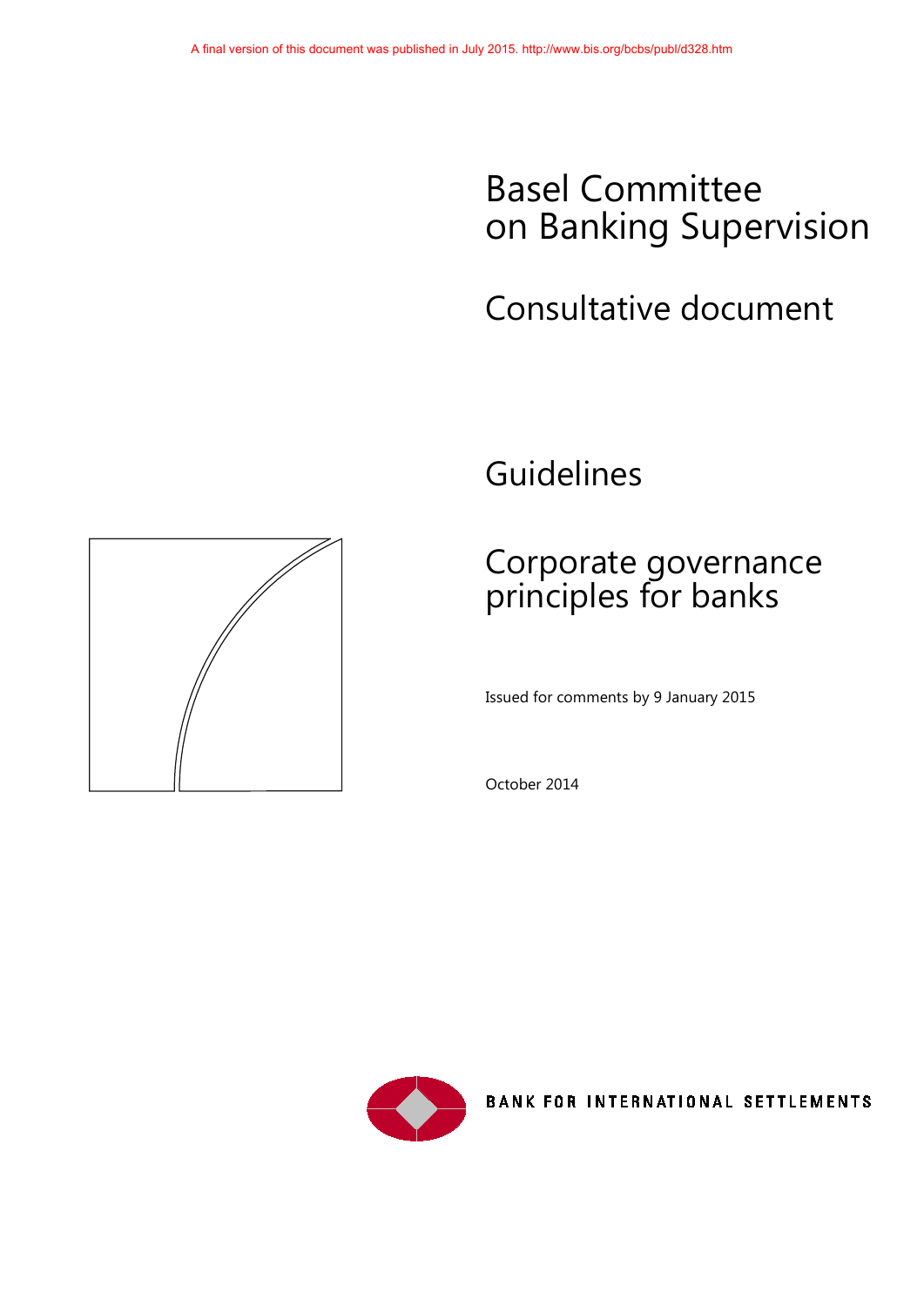This publication is available on the BIS website [\(www.bis.org\)](http://www.bis.org/).

*© Bank for International Settlements 2014. All rights reserved. Brief excerpts may be reproduced or translated provided the source is stated.*

ISBN 978-92-9131-927-5 (print) ISBN 978-92-9131-905-3 (online)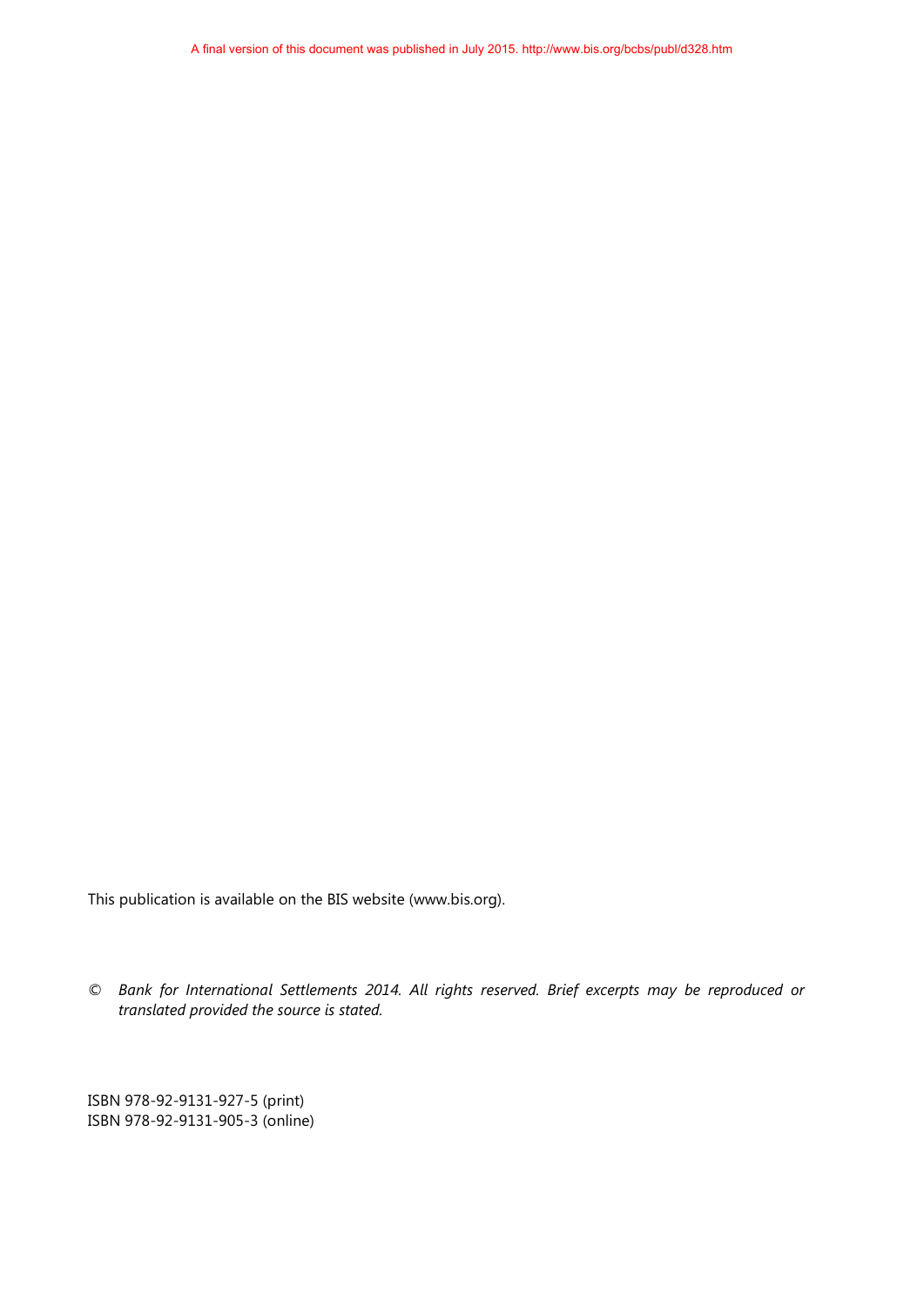### Contents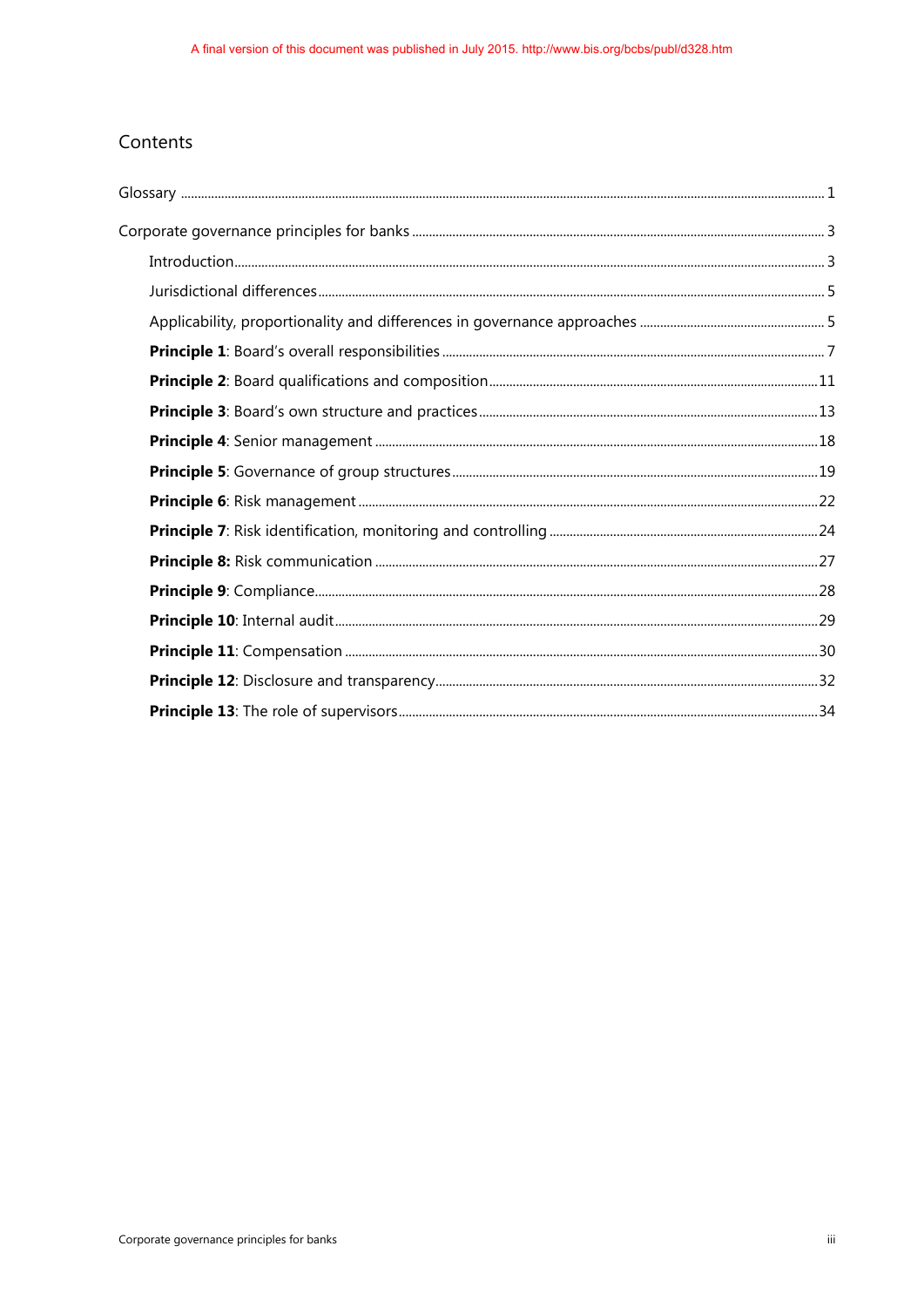## <span id="page-3-0"></span>**Glossary**

| <b>Bank or banking organisation:</b>  | Banks, bank holding companies or other companies considered by banking<br>supervisors to be the parent of a banking group under applicable national law as                                                                                                                                                                                                                        |
|---------------------------------------|-----------------------------------------------------------------------------------------------------------------------------------------------------------------------------------------------------------------------------------------------------------------------------------------------------------------------------------------------------------------------------------|
|                                       | determined to be appropriate by the entity's national supervisor.                                                                                                                                                                                                                                                                                                                 |
| <b>Board of directors or board:</b>   | The group structure that supervises management. The structure of the board<br>differs among countries. $1$ The use of "board" throughout this paper encompasses<br>the different national models that exist and should be interpreted in accordance<br>with applicable law within each jurisdiction.                                                                              |
| <b>Corporate governance:</b>          | A set of relationships between a company's management, its board, its<br>shareholders and other stakeholders which provides the structure through which<br>the objectives of the company are set, and the means of attaining those<br>objectives and monitoring performance. <sup>2</sup> It helps define the way authority is<br>allocated and how corporate decisions are made. |
| <b>Control functions:</b>             | Those functions that have a responsibility independent from management to<br>provide objective assessment, reporting and/or assurance. This includes the risk<br>management function, the compliance function and the internal audit function.                                                                                                                                    |
| Duty of care:                         | The duty of board members to decide and act on an informed and prudent basis<br>with respect to the bank. Often interpreted as requiring board members to<br>approach the affairs of the company the same way that a "prudent person" would<br>approach his or her own affairs. <sup>2</sup>                                                                                      |
| Duty of loyalty:                      | The duty of board members to act in good faith in the interest of the company.<br>The duty of loyalty should prevent individual board members from acting in their<br>own interest, or the interest of another individual or group, at the expense of the<br>company and shareholders. <sup>2</sup>                                                                               |
| <b>Executive director:</b>            | In jurisdictions where this is permitted, a member of the board (eg director) who<br>also has management responsibilities within the bank. <sup>3</sup>                                                                                                                                                                                                                           |
| <b>Independent director:</b>          | For the purposes of this paper, a member of the board who does not have any<br>management responsibilities with the bank and is not under any other undue<br>influence, internal or external, that would impede the board member's exercise of<br>objective judgment. <sup>3</sup>                                                                                                |
| <b>Internal control system:</b>       | A set of rules and controls governing the bank's organisational and operational<br>structure including reporting processes, and functions for risk management,<br>compliance and internal audit.                                                                                                                                                                                  |
| <b>Non-executive director:</b>        | A member of the board who does not have management responsibilities within<br>the bank. <sup>3</sup>                                                                                                                                                                                                                                                                              |
| <b>Risk appetite:</b>                 | The aggregate level and types of risk a bank is willing to assume, decided in<br>advance and within its risk capacity, to achieve its strategic objectives and<br>business plan. <sup>4</sup>                                                                                                                                                                                     |
| <b>Risk appetite framework (RAF):</b> | The overall approach, including policies, processes, controls and systems though<br>which risk appetite is established, communicated and monitored. It includes a risk                                                                                                                                                                                                            |

<span id="page-3-1"></span>1 See paragraph 15.

<span id="page-3-2"></span>2 See the glossary of corporate governance-related terms in Organisation for Economic Co-operation and Development (OECD), *Experiences from the Regional Corporate Governance Roundtables,* 2003.

<span id="page-3-3"></span>3 See Financial Stability Board (FSB), *Thematic review on risk governance*, February 2013.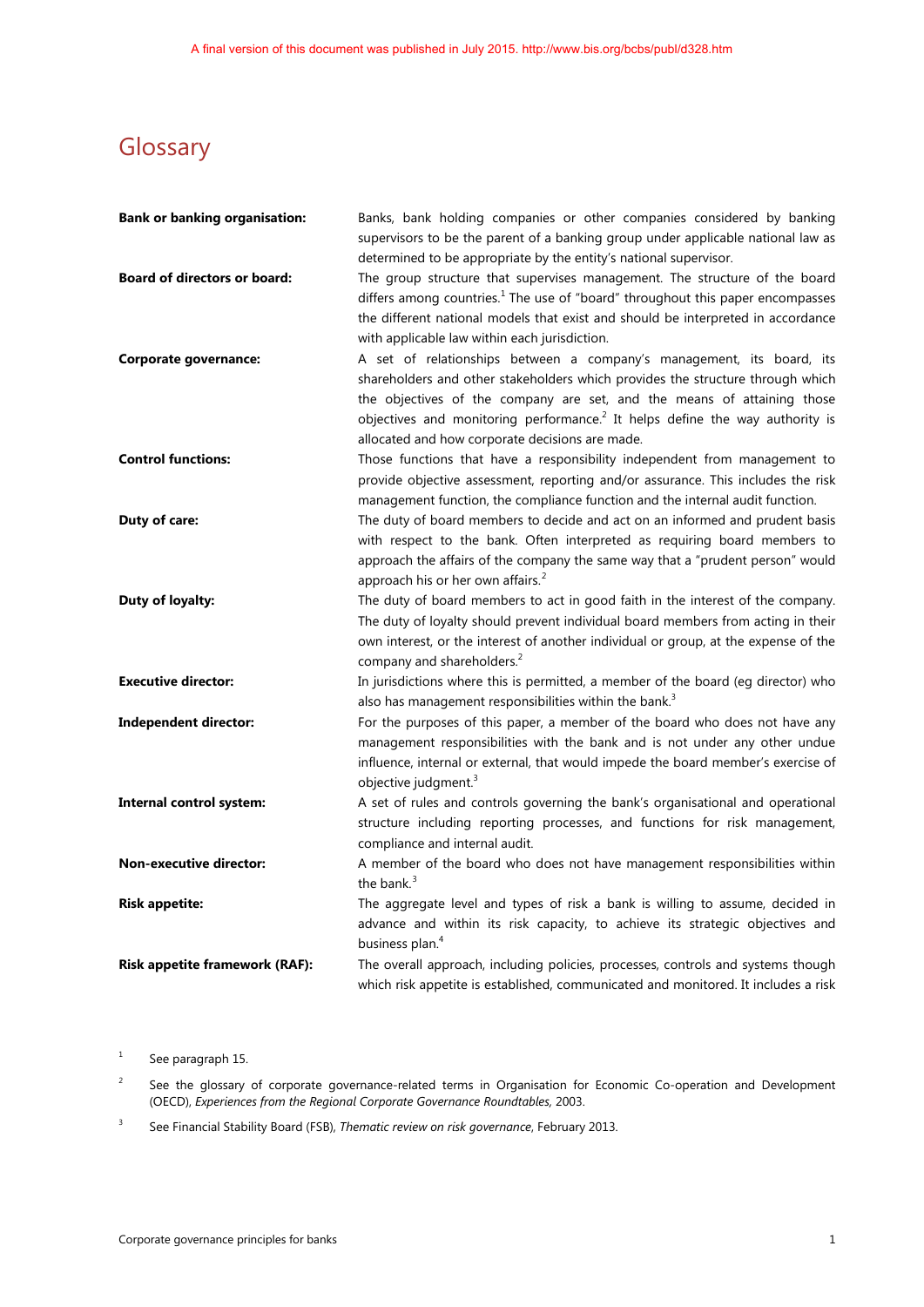|                                       | appetite statement, risk limits and an outline of the roles and responsibilities of  |
|---------------------------------------|--------------------------------------------------------------------------------------|
|                                       | those overseeing the implementation and monitoring of the RAF. The RAF should        |
|                                       | consider material risks to the bank, as well as to its reputation vis-à-vis          |
|                                       | policyholders, depositors, investors and customers. The RAF aligns with the bank's   |
|                                       | strategy. <sup>4</sup>                                                               |
| <b>Risk appetite statement (RAS):</b> | The written articulation of the aggregate level and types of risk that a bank will   |
|                                       | accept, or avoid, in order to achieve its business objectives. It includes           |
|                                       | quantitative measures expressed relative to earnings, capital, risk measures,        |
|                                       | liquidity and other relevant measures as appropriate. It should also include         |
|                                       | qualitative statements to address reputation and conduct risks as well as money      |
|                                       | laundering and unethical practices. <sup>4</sup>                                     |
| <b>Risk capacity:</b>                 | The maximum amount of risk a bank is able to assume given its capital base, risk     |
|                                       | management and control measures, as well as its regulatory constraints.              |
| <b>Risk culture:</b>                  | A bank's norms, attitudes and behaviours related to risk awareness, risk taking      |
|                                       | and risk management and controls that shape decisions on risks. Risk culture         |
|                                       | influences the decisions of management and employees during the day-to-day           |
|                                       | activities and has an impact on the risks they assume. <sup>5</sup>                  |
| <b>Risk governance framework:</b>     | As part of the overall corporate governance framework, the framework through         |
|                                       | which the board and management establish and make decisions about the bank's         |
|                                       | strategy and risk approach; articulate and monitor adherence to risk appetite and    |
|                                       | risk limits vis-à-vis the bank's strategy; and identify, measure, manage and control |
|                                       | risks. $3$                                                                           |
| <b>Risk limits:</b>                   | Specific quantitative measures or limits based on, for example, forward-looking      |
|                                       | assumptions that allocate the bank's aggregate RAS to business lines, legal          |
|                                       | entities as relevant, specific risk categories, concentrations and, as appropriate,  |
|                                       | other measures. <sup>4</sup>                                                         |
| <b>Risk management:</b>               | The processes established to ensure that all material risks and associated risk      |
|                                       | concentrations are identified, measured, limited, controlled, mitigated and          |
|                                       | reported on a timely and comprehensive basis.                                        |
| <b>Risk profile:</b>                  | Point in time assessment of the bank's gross (ie before the application of any       |
|                                       | mitigants) or, as appropriate, net risk exposures (ie after taking into account      |
|                                       | mitigants) aggregated within and across each relevant risk category based on         |
|                                       | current or forward-looking assumptions. <sup>4</sup>                                 |

<span id="page-4-0"></span>4 See FSB, *Principles for an effective risk appetite framework,* November 2013.

<span id="page-4-1"></span>5 See FSB, *Guidance on supervisory interaction with financial institutions on risk culture*, April 2014.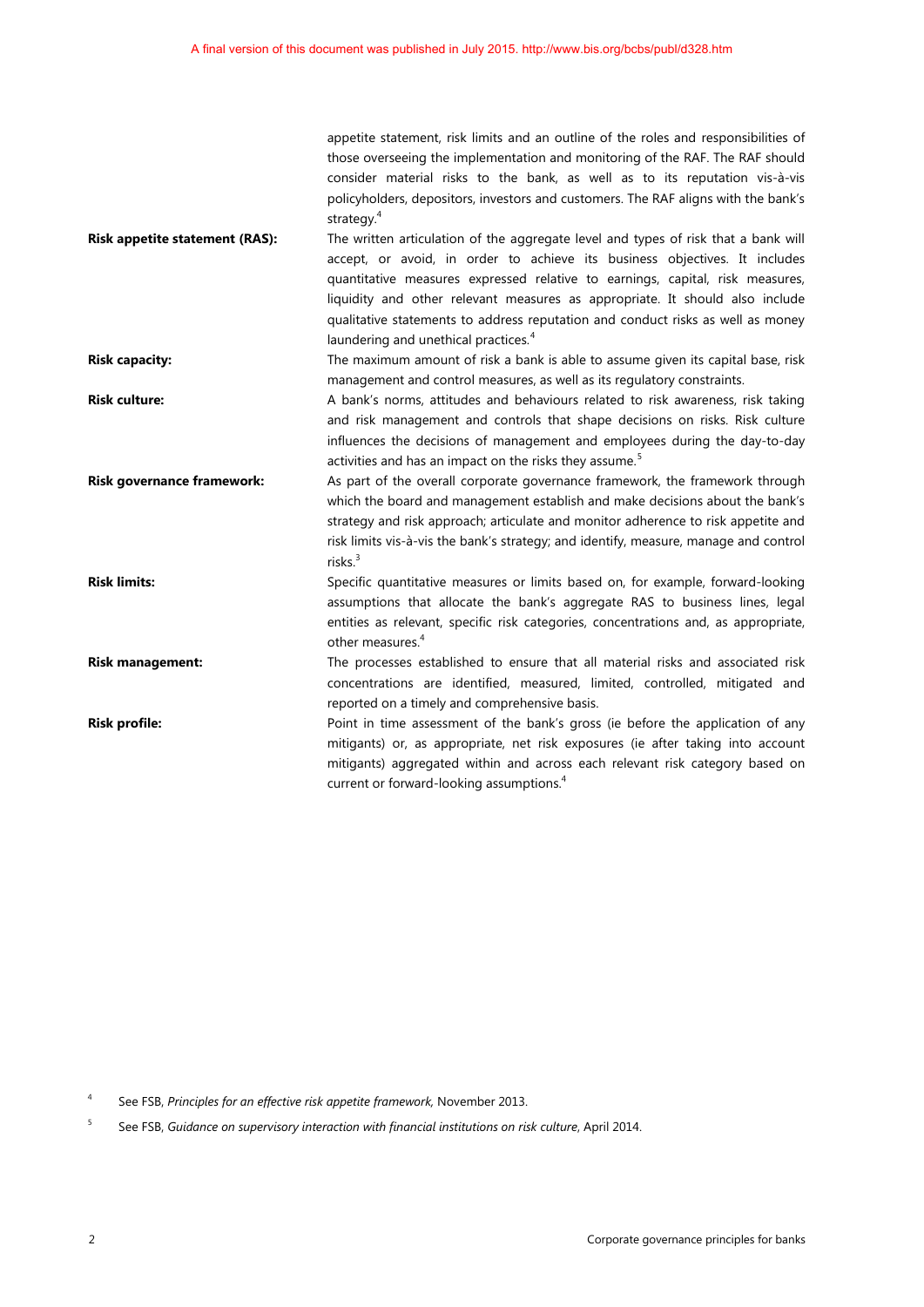## <span id="page-5-0"></span>Corporate governance principles for banks

### <span id="page-5-1"></span>Introduction

1. Effective corporate governance is critical to the proper functioning of the banking sector and the economy as a whole. Banks serve a crucial role in the economy by intermediating funds from savers and depositors to activities that support enterprise and help drive economic growth. Banks' safety and soundness are key to financial stability, and the manner in which they conduct their business, therefore, is central to economic health. Governance weaknesses at banks that play a significant role in the financial system can result in the transmission of problems across the banking sector and the economy as a whole.

2. Corporate governance determines the allocation of authority and responsibilities by which the business and affairs of a bank are carried out by its board and senior management, including how they:

- set the bank's strategy and objectives;
- select and oversee personnel;
- operate the bank's business on a day-to-day basis;
- protect the interests of depositors, meet shareholder obligations, and take into account the interests of other recognised stakeholders;
- align corporate culture, corporate activities and behaviour with the expectation that the bank will operate in a safe and sound manner, with integrity and in compliance with applicable laws and regulations; and
- establish control functions.

3. Supervisors have a keen interest in sound corporate governance as it is an essential element in the safe and sound functioning of a bank and may adversely affect the bank's risk profile if not operating effectively. Well governed banks contribute to the maintenance of an efficient and cost-effective supervisory process, as there is less need for supervisory intervention.

4. Sound corporate governance may permit the supervisor to place more reliance on the bank's internal processes. In this regard, supervisory experience underscores the importance of having the appropriate levels of authority, responsibility, accountability, and checks and balances within each bank, including those of senior management but also of the board of directors and the risk, compliance and internal audit functions.

5. The Basel Committee's October 2010 *Principles for enhancing corporate governance* represented a consistent development in the Committee's longstanding efforts to promote sound corporate governance practices for banking organisations. The 2010 principles sought to reflect key lessons from the 2008–09 financial crisis, and enhance how banks govern themselves and how supervisors oversee this critical area.

6. Since 2010, the Committee and its member jurisdictions have witnessed banks strengthening their overall governance practices and supervisors enhancing their oversight processes.

In general, banks exhibit a better understanding of the important elements of corporate governance such as effective board oversight, rigorous risk management, strong internal controls, compliance and other related areas. In addition, many banks have made progress in assessing collective board skills and qualifications, instituting standalone board risk committees,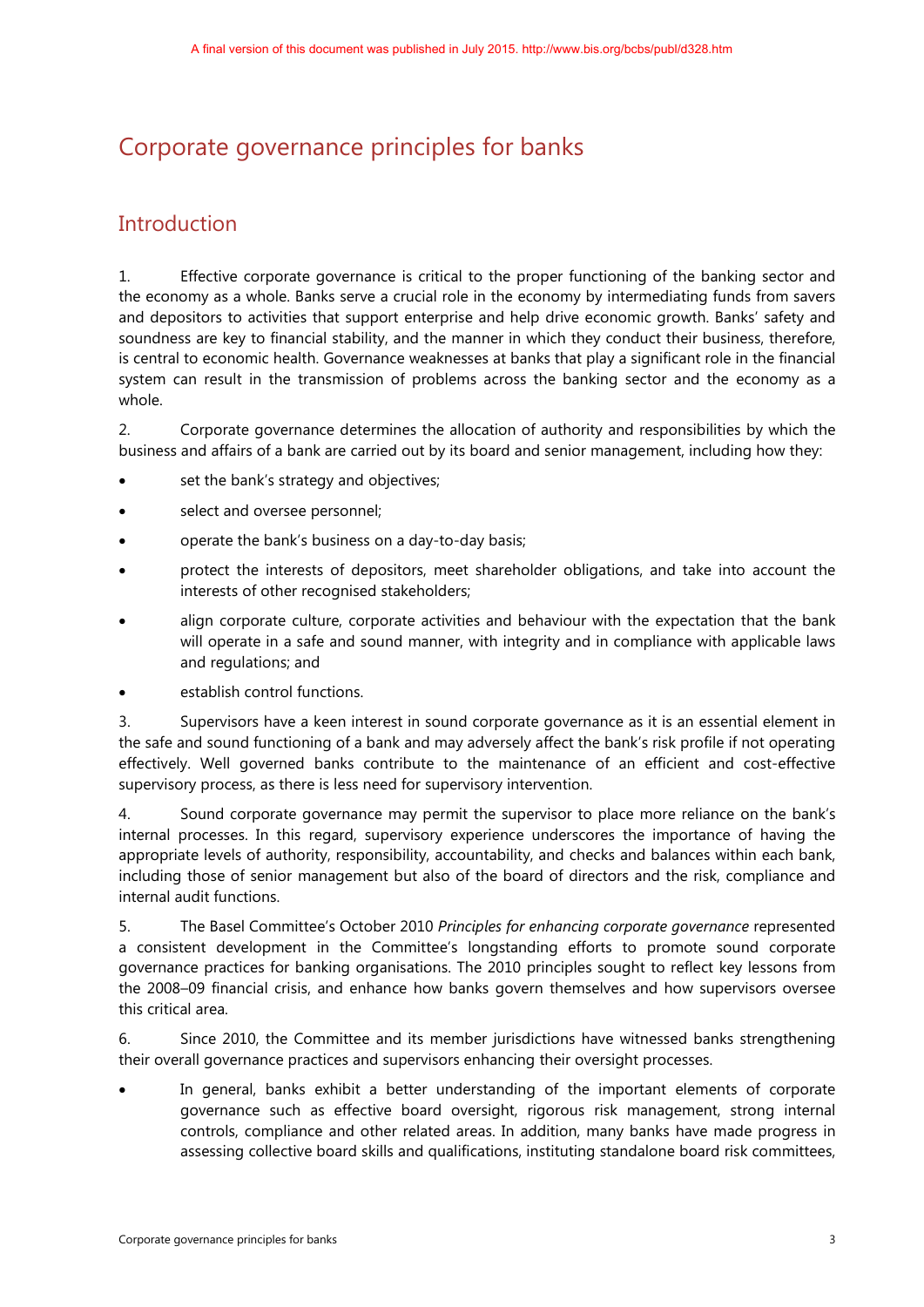establishing and elevating the role of Chief Risk Officer (CRO), and integrating discussions between board audit and risk committees.

• National authorities have taken measures to improve regulatory and supervisory oversight of corporate and risk governance at banks. These measures include developing or strengthening existing regulation or guidance, raising supervisory expectations for the risk management function, engaging more frequently with the board and management, and assessing the accuracy and usefulness of the information provided to the board.

7. In order to assess the progress of national authorities and the banking industry in the area of risk governance since the global financial crisis, the Financial Stability Board (FSB) issued a *Thematic review on risk governance* in February 2013 as part of its series of peer reviews. The peer review found that financial institutions and national authorities have taken measures to improve risk governance. However, more work is needed by both national authorities and banks to establish effective risk governance frameworks and to enumerate expectations for third-party reviews of the framework. Banks also need to enhance the authority and independence of CROs. National authorities need to strengthen their ability to assess the effectiveness of a bank's risk governance and its risk culture and should engage more frequently with the board and its risk and audit committees.

8. In the light of ongoing developments in corporate governance, and to take account of the FSB peer review recommendations and other recent papers addressing corporate governance issues, the Committee has decided to revisit the 2010 quidance.<sup>[6](#page-6-0)</sup>

9. One of the primary objectives of this revision is to explicitly reinforce the collective oversight and risk governance responsibilities of the board. Another important objective is to emphasise key components of risk governance such as risk culture, risk appetite and their relationship to a bank's risk capacity. The revised guidance also delineates the specific roles of the board, board risk committees, senior management and the control functions including the CRO and internal audit. Another key emphasis is strengthening banks' overall checks and balances.

10. Importantly, the FSB underscored the critical role of the board and the board risk committees in strengthening a bank's risk governance. This includes greater involvement in evaluating and promoting a strong risk culture in the organisation; establishing the organisation's risk appetite and conveying it through the risk appetite statement (RAS); and overseeing management's implementation of the risk appetite and overall governance framework.

11. The increased focus on risk and the supporting governance framework includes identifying the responsibilities of different parts of the organisation for addressing and managing risk. Often referred to as the "three lines of defence", each of the three lines has an important role to play. The business line – the first line of defence – has "ownership" of risk whereby it acknowledges and manages the risk that it incurs in conducting its activities. The risk management function is responsible for further identifying, measuring, monitoring and reporting risk on an enterprise-wide basis as part of the second line of defence, independently from the first line of defence. The compliance function is also deemed part of the second line of defence. The internal audit function is charged with the third line of defence, conducting risk-based and general audits and reviews to provide assurance to the board that the overall

<span id="page-6-0"></span> $6$  The FSB recommended that member jurisdictions strengthen their regulatory and supervisory guidance for financial institutions, in particular for systemically important financial institutions (SIFIs), on sound risk governance practices. In addition, the FSB recently issued additional guidance on risk appetite frameworks and supervisory assessments of risk culture. Work by the Joint Forum and others since 2010 has also increased the focus on the challenges of supervising groups and conglomerates. This, in turn, has raised important questions about group governance, including expectations for parent company and subsidiary governance and how supervisors can best supervise these institutions.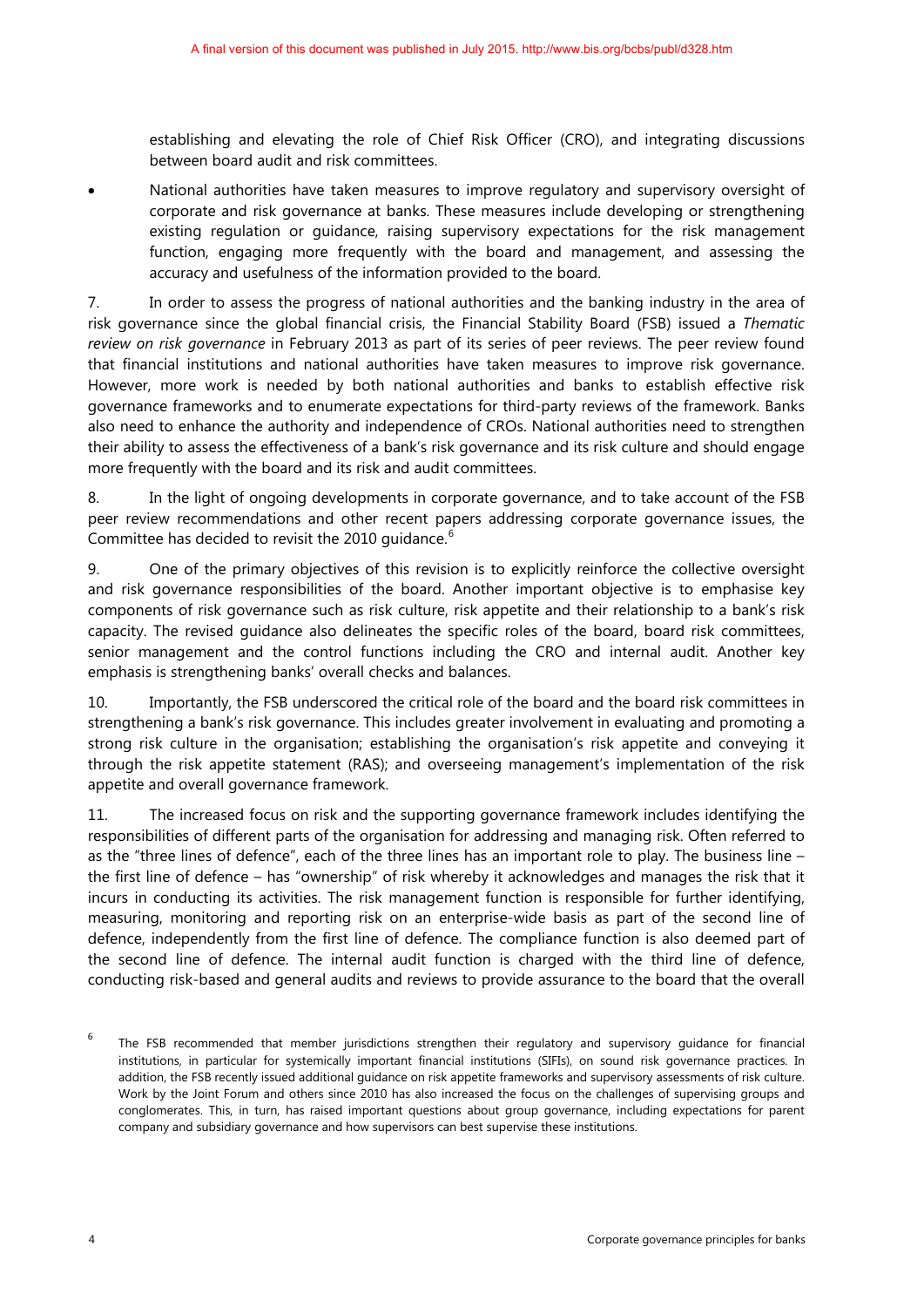governance framework, including the risk governance framework, is effective and that policies and processes are in place and consistently applied.

### <span id="page-7-0"></span>Jurisdictional differences

12. This document is intended to guide the actions of board members, senior managers, control function heads and supervisors of a diverse range of banks in a number of countries with varying legal and regulatory systems, including both Committee member and non-member jurisdictions. The Committee recognises that there are significant differences in the legislative and regulatory frameworks across countries, which may restrict the application of certain principles or provisions therein. Each jurisdiction should apply the provisions as the national authorities see fit. In some cases, this may involve legal change. In other cases, a principle may require slight modification in order to be implemented.

### <span id="page-7-1"></span>Applicability, proportionality and differences in governance approaches

13. The implementation of these principles should be commensurate with the size, complexity, structure, economic significance and risk profile of the bank and the group (if any) to which it belongs. This means making reasonable adjustments where appropriate for banks with lower risk profiles, and being alert to the higher risks that may accompany more complex and publicly listed institutions.<sup>[7](#page-7-2)</sup> Systemically important financial institutions (SIFIs) are expected to have in place the corporate governance structure and practices commensurate with their role in and potential impact on national and global financial stability.

14. The principles set forth in this document are applicable regardless of whether or not a jurisdiction chooses to adopt the Committee's regulatory framework. The board and senior management at each bank have an obligation to pursue good governance.

15. This document refers to a governance structure composed of a board of directors and senior management. The latter is sometimes called the executive committee, the executive board or the management board. Some countries use a formal two-tier structure, where the supervisory function of the board is performed by a separate entity known as a supervisory board or audit and supervisory board, which has no executive functions. Other countries use a one-tier structure in which the board of directors has a broader role. Still other countries have moved or are moving to a mixed approach that discourages or prohibits executives from serving on the board of directors or limits their number and/or requires the board and board committees to be chaired only by non-executive or independent board members. Some countries also prohibit the CEO from serving as chair of the board of directors or even from being part of the board of directors.

16. Owing to these differences, this document does not advocate any specific board or governance structure. The term board of directors is used as a way to refer to the oversight function and the term senior management as a way to refer to the management function in general. These terms should be interpreted throughout the document in accordance with the applicable law within each jurisdiction.

<span id="page-7-2"></span><sup>&</sup>lt;sup>7</sup>The Committee recognises that some countries have governance, accounting and auditing standards which may be more extensive and prescriptive for larger or for publicly-listed institutions than the principles set forth in this document.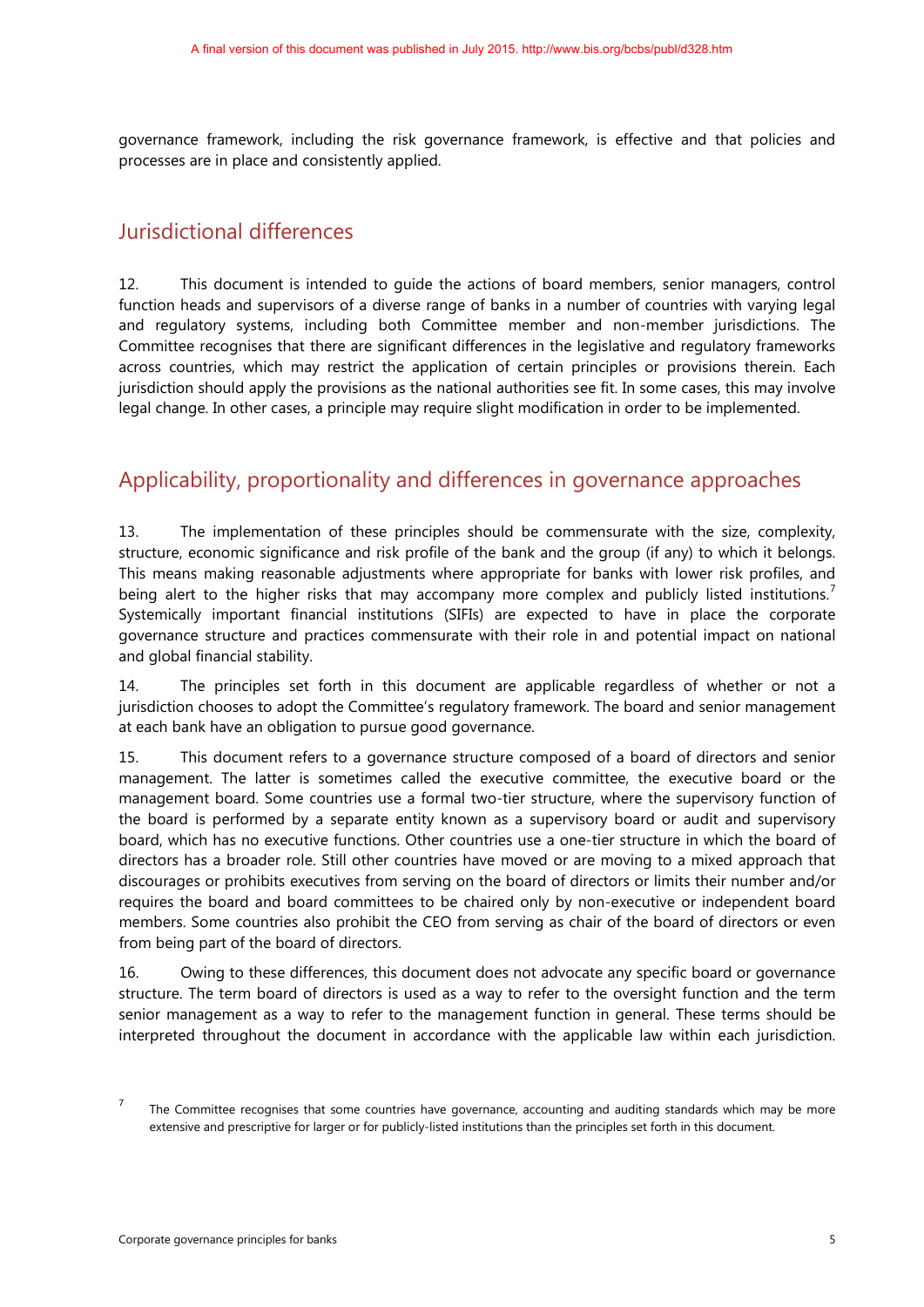Recognising that different structural approaches to corporate governance exist across countries and that these structures evolve over time, this document encourages legislators, supervisors, banks and others to frequently review their practices so as to strengthen checks and balances and sound corporate governance under diverse structures. The application of corporate governance standards in any jurisdiction is naturally expected to be pursued in a manner consistent with applicable national laws, regulations and codes (eg taking into consideration the existence of oversight boards in some jurisdictions).

17. One fundamental corporate governance issue in respect of publicly listed companies is shareholder rights. Such rights are not the primary focus of this guidance and are addressed in the corporate governance principles issued by the OECD.<sup>[8](#page-8-0)</sup> However, the Committee recognises the importance of shareholder rights and of responsible shareholder engagement. The Committee also recognises the importance of exercise of shareholder rights, particularly when certain shareholders have the right to have a representative on the board. In such cases, the suitability of the appointed board member is as critical as their awareness of the responsibility to look after the interests of the bank as a whole, not just of the shareholders.

18. Effective implementation of sound corporate governance requires relevant legal, regulatory and institutional foundations. A variety of factors, including the system of business laws, stock exchange rules and accounting standards, can affect market integrity and systemic stability. Such factors, however, are often outside the scope of banking supervision. Supervisors are nevertheless encouraged to be aware of legal and institutional impediments to sound corporate governance, and to take steps to foster effective foundations for corporate governance where it is within their legal authority to do so. Where it is not, supervisors may wish to consider supporting legislative or other reforms that would allow them to have a more direct role in promoting or requiring sound corporate governance.

19. The principles of sound corporate governance should also be applied to state-owned or state-supported banks, including when such support is temporary.<sup>[9](#page-8-1)</sup>

<span id="page-8-0"></span>8 See OECD, *Principles of corporate governance*, 2004, www.oecd.org/corporate/ca/corporategovernanceprinciples/31557724.pdf. In 2014, the OECD launched a review of the principles to ensure their continuing high quality, relevance and usefulness, taking into account recent developments in the corporate sector and capital markets.

<span id="page-8-1"></span>9 See also OECD, *Guidelines on corporate governance of state-owned enterprises*, www.oecd.org/daf/ca/oecdguidelinesoncorporategovernanceofstate-ownedenterprises.htm.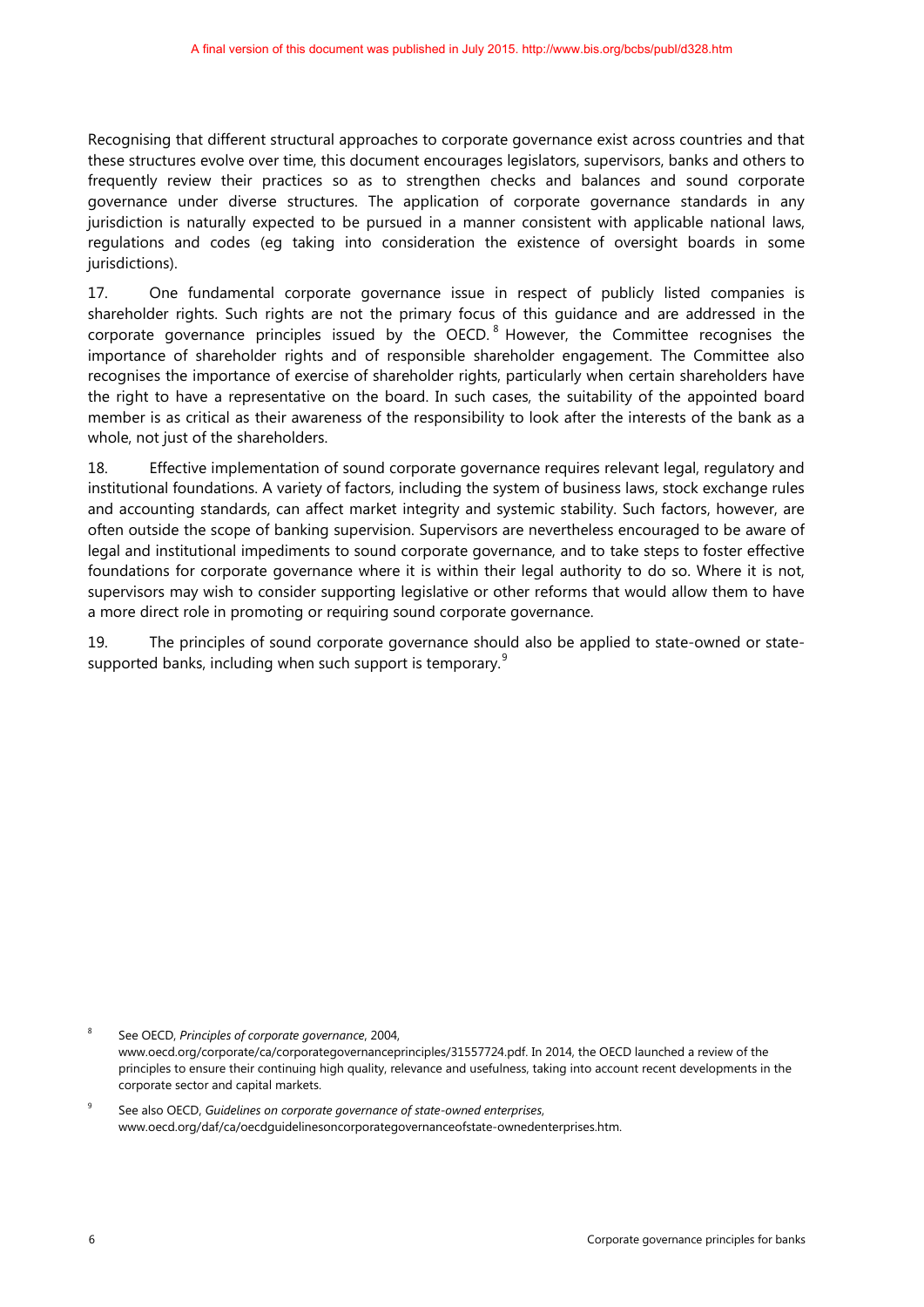### <span id="page-9-0"></span>**Principle 1**: Board's overall responsibilities

*The board has overall responsibility for the bank, including approving and overseeing the implementation of the bank's strategic objectives, governance framework and corporate culture. The board is also responsible for providing oversight of senior management.*

### Responsibilities of the board

20. The board has ultimate responsibility for the bank's business strategy and financial soundness, key personnel decisions, internal organisation and governance structure and practices, and risk management and compliance obligations.

21. The board should ensure<sup>[10](#page-9-1)</sup> that the bank's organisational structure enables the board and senior management to carry out their responsibilities and facilitates effective decision-making and good governance. This includes clearly laying out the key responsibilities and authorities of the board itself, of senior management and of those responsible for the control functions.

22. The members of the board should exercise their "duty of care" and "duty of loyalty" to the bank under applicable national laws and supervisory standards. This includes actively engaging in the major matters of the bank and keeping up with material changes in the bank's business and the external environment as well as acting in a timely manner to protect the long-term interests of the bank.

- 23. Accordingly, the board should:
- establish and monitor the bank's business objectives and strategy;
- establish the bank's corporate culture and values;
- oversee implementation of the appropriate governance framework;
- develop, along with senior management and the CRO, the bank's risk appetite, taking into account the competitive and regulatory landscape, long-term interests, exposure to risk and the ability to manage risk effectively;
- monitor the bank's adherence to the RAS, risk policy and risk limits;
- approve and oversee the implementation of the bank's capital adequacy assessment process, capital and liquidity plans, compliance policies and obligations, and the internal control system;
- approve the selection and oversee the performance of senior management; and
- oversee the design and operation of the bank's compensation system, and monitor and review the system to ensure that it is aligned with the bank's desired risk culture and risk appetite.

24. The board should ensure that transactions with related parties (including internal group transactions) are reviewed to assess risk and are subject to appropriate restrictions (eg by requiring that such transactions be conducted on arm's length terms) and that corporate or business resources of the bank are not misappropriated or misapplied.

<span id="page-9-1"></span> $10$  Throughout this document, the phrase "the board should ensure" is used to convey the Committee's view that a board of directors has ultimate responsibility for the bank's adoption of the necessary processes, policies, procedures, controls and hiring of sufficient staff to achieve the function or objective described.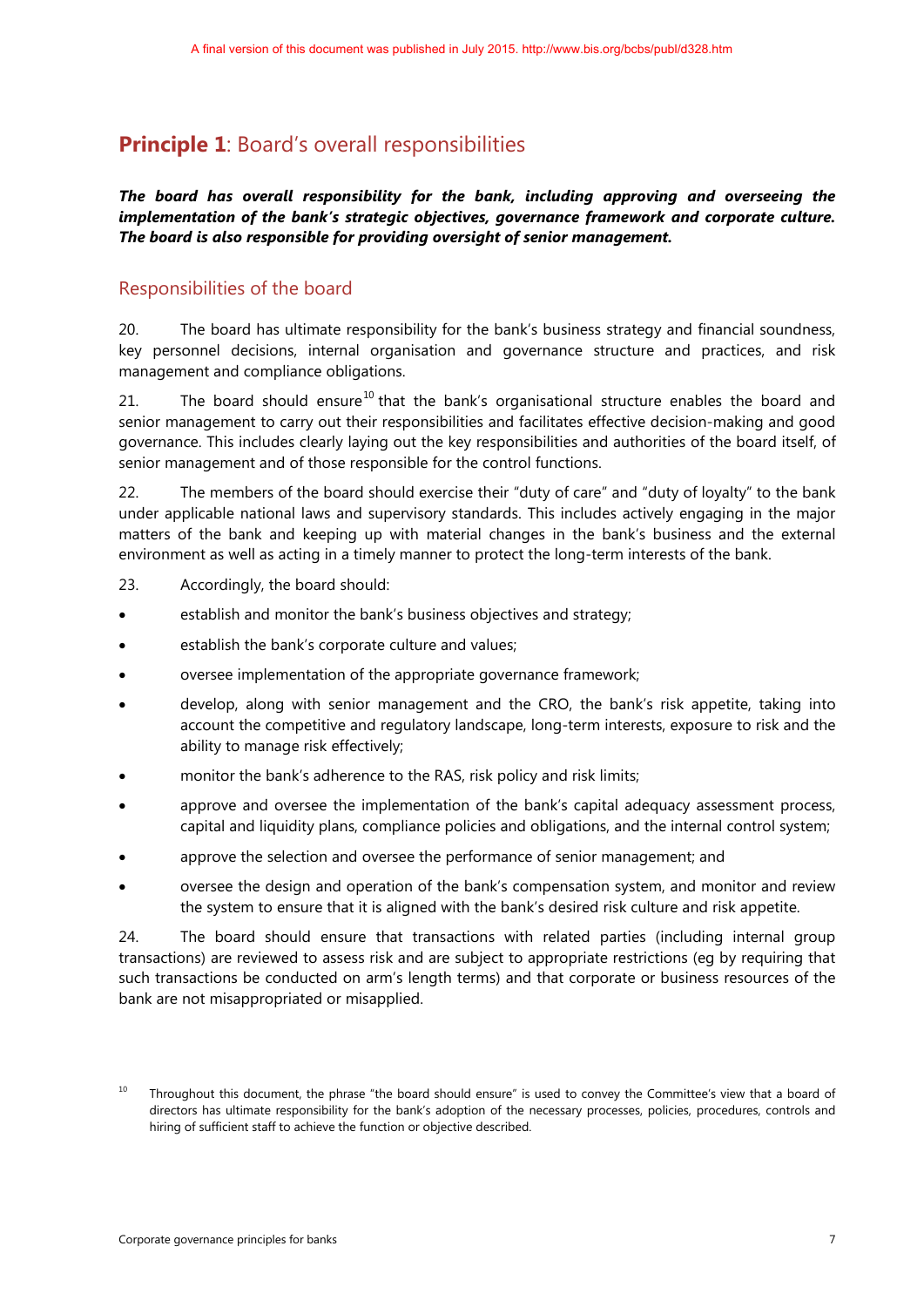25. The board should review the governance framework periodically so that it remains appropriate in the light of material changes in the bank's size, complexity, geographic reach, business strategy, market and governance best practices, and regulatory requirements.

26. In discharging these responsibilities, the board should take into account the legitimate interests of depositors, shareholders and other relevant stakeholders. It should also ensure that the bank maintains an effective relationship with its supervisors.

### Corporate culture and values

27. A fundamental component of good governance is a demonstrated corporate culture of reinforcing appropriate norms for responsible and ethical behaviour. These norms are especially critical in terms of a bank's risk awareness, risk-taking and risk management.

28. In order to promote a sound corporate culture, the board should take the lead in establishing the "tone at the top" by:

- setting and adhering to corporate values for itself, senior management and other employees that create expectations that all business should be conducted in a legal and ethical manner;
- promoting risk awareness within a strong risk culture, conveying the board's expectation that it does not support excessive risk-taking and that all employees are responsible for helping ensure that the bank operates within the agreed risk appetite and risk limits;
- ensuring that appropriate steps are taken to communicate throughout the bank the corporate values, professional standards or codes of conduct it sets, together with supporting policies; and
- ensuring that employees, including senior management, are aware that appropriate disciplinary or other actions will follow unacceptable behaviours and transgressions.

29. A bank's code of conduct or code of ethics, or comparable policy, should define acceptable and unacceptable behaviours.

- It should explicitly disallow behaviour that could lead to any reputation risks or improper or illegal activity, such as financial misreporting, money laundering, fraud, anti-competitive practices, bribery and corruption, or the violation of consumer rights.
- It should make clear that employees are expected to conduct themselves ethically in addition to complying with laws, regulations and company policies.

30. The bank's corporate values should recognise the critical importance of timely and frank discussion and escalation of problems to higher levels within the organisation.

- Employees should be encouraged and able to communicate, confidentially and without the risk of reprisal, legitimate concerns about illegal, unethical or questionable practices. This can be facilitated through a well communicated policy and adequate procedures and processes, consistent with national law, which allow employees to communicate material and bona fide concerns and observations of any violations in a confidential way (eg whistle blower policy). This includes communicating material concerns to the bank's supervisor.
- There should be direct or indirect communications to the board (eq through an independent audit or compliance process or through an ombudsman independent of the internal "chain of command").
- The board should determine how and by whom legitimate concerns shall be investigated and addressed by an objective independent internal or external body, senior management and/or the board itself.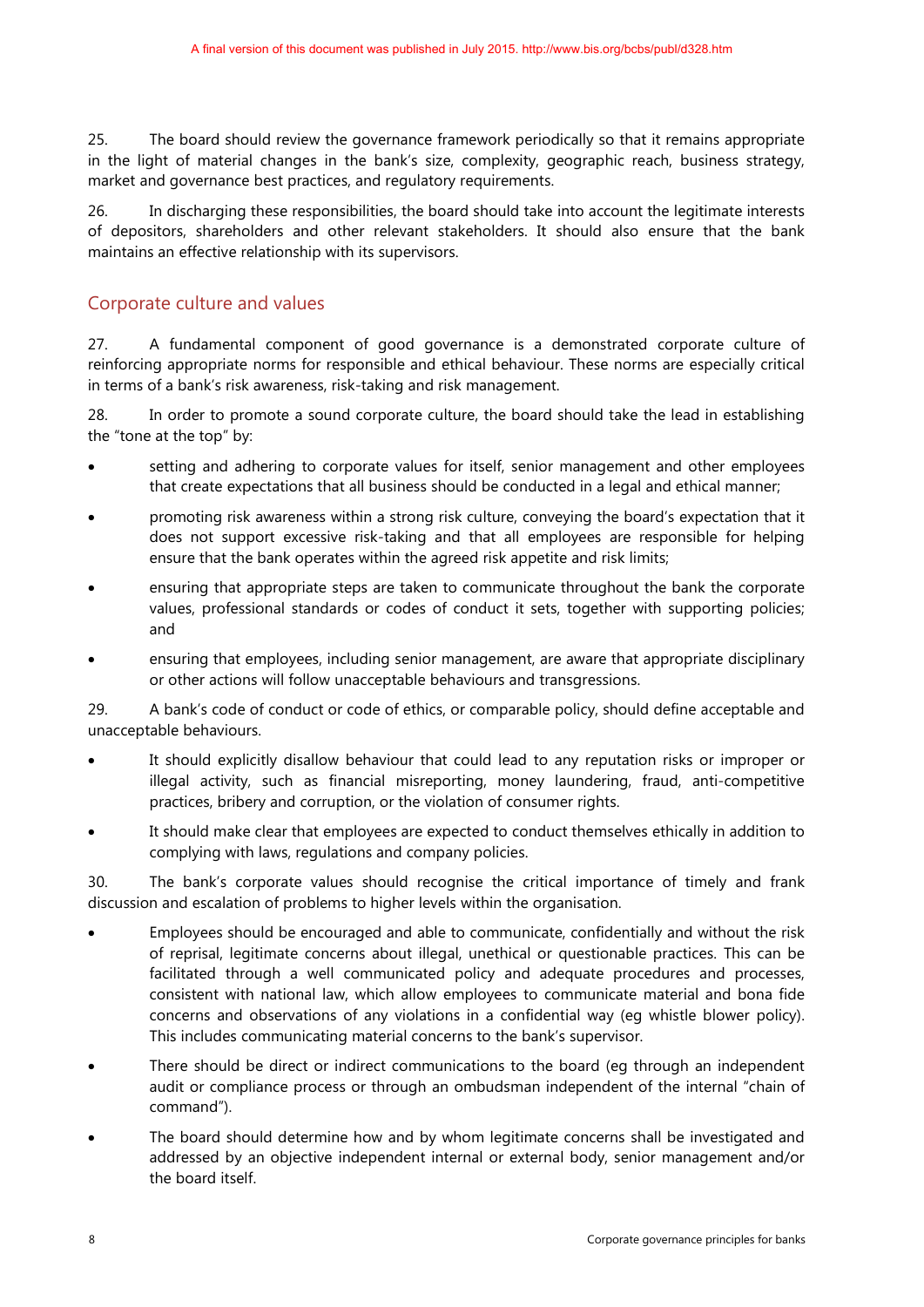### Risk appetite, management and control

31. As part of the overall corporate governance framework, the board is responsible for overseeing a strong risk governance framework. An effective risk governance framework includes a strong risk culture, a well developed risk appetite framework articulated through the RAS, and well defined responsibilities for risk management in particular and control functions in general.

32. Developing and conveying the bank's RAS is essential to reinforcing a strong risk culture. The board should clearly outline actions to be taken when stated risk limits are breached, including disciplinary actions for excessive risk-taking, escalation procedures and board of director notification.

33. The board should take an active role in developing the risk appetite and ensuring its alignment with the bank's strategic, capital and financial plans and compensation practices. The bank's risk appetite should be clearly conveyed through an RAS that is easily understood by all relevant parties: the board itself, senior management, bank employees and the supervisor.

34. The bank's RAS should:

- include both quantitative and qualitative considerations;
- establish the individual and aggregate level and types of risk that the bank is willing to assume in advance of and in order to achieve its business activities within its risk capacity;
- define the boundaries and business considerations in accordance with which the bank is expected to operate when pursuing the business strategy; and
- communicate the board's risk appetite effectively throughout the bank, linking it to daily operational decision-making and establishing the means to raise risk issues and strategic concerns across the bank.

35. The development of an effective RAS should be driven by both top-down board leadership and bottom-up management involvement. While risk appetite development may be initiated by senior management, successful implementation depends upon effective interactions between the board, senior management, risk management and operating businesses including the chief financial officer.

36. A risk governance framework should include well defined organisational responsibilities for risk management, typically referred to as the three lines of defence:

- the business line;
- a risk management function and a compliance function independent from the first line of defence; and
- an internal audit function independent from the first and second lines of defence.<sup>[11](#page-11-0)</sup>

37. Depending on the bank's nature, size and complexity, and the risk profile of its activities, the specifics of how these three lines of defence are structured can vary. Regardless of the structure, responsibilities for each line of defence should be well defined and communicated.

38. Business units are the first line of defence. They take risks and are responsible and accountable for the ongoing management of such risks. This includes identifying, assessing and reporting such exposures, taking into account the bank's risk appetite and its policies, procedures and controls. The

<span id="page-11-0"></span><sup>11</sup> See Basel Committee on Banking Supervision (BCBS), *Principles for sound operational risk management*, www.bis.org/publ/bcbs195.pdf and *The internal audit function in banks*[, www.bis.org/publ/bcbs223.pdf.](http://www.bis.org/publ/bcbs223.pdf)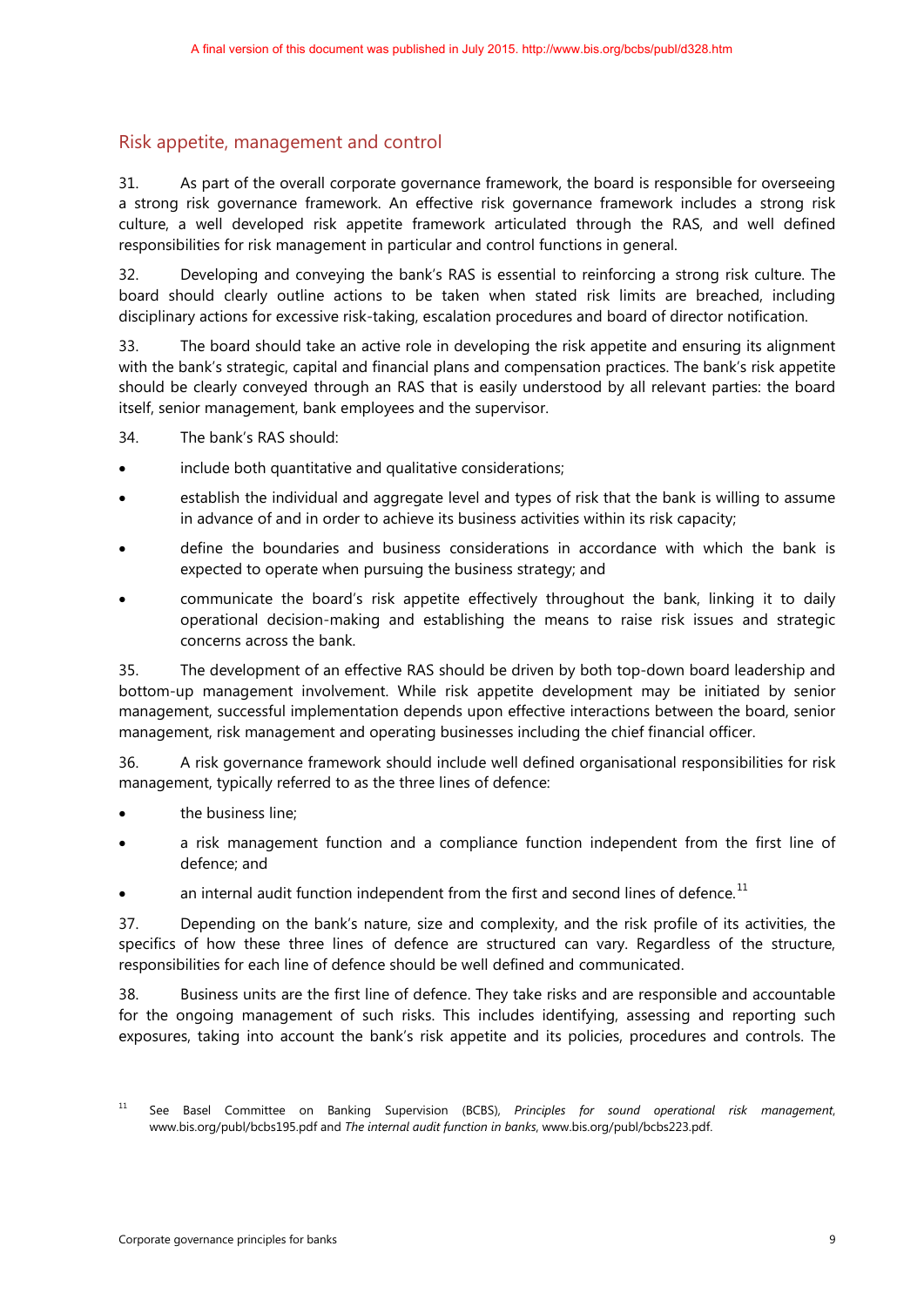manner in which the business line executes its responsibilities should reflect the bank's existing risk culture.

39. The second line of defence includes an independent and effective risk management function. The risk management function complements the business line's risk activities through its monitoring and reporting responsibilities. Among other things, it is responsible for overseeing the bank's risk-taking activities and assessing risks and issues independently from the business line. The function should promote the importance of senior management and business line managers in identifying and assessing risks critically rather than relying only on surveillance conducted by the risk management function.

40. The second line of defence also includes an independent and effective compliance function. The compliance function should, among other things, routinely monitor compliance with laws, corporate governance rules, regulations, codes and policies to which the bank is subject. The board should approve compliance policies that are communicated to all staff. The compliance function should ensure that the compliance policies are observed and report to senior management and, as appropriate, to the board on how the bank is managing its compliance risk. The function should also have sufficient authority, stature, independence, resources and access to the board.

41. The third line of defence consists of an independent and effective internal audit function. Among other things, it provides independent review and assurance on the quality and effectiveness of the bank's risk governance framework including links to organisational culture, as well as strategic and business planning, compensation and decision-making processes. Internal auditors must be competent and appropriately trained and not involved in developing, implementing or operating the risk management function (see Principle 9).

42. The board should ensure that the risk management, compliance and audit functions are properly positioned, staffed and resourced and carry out their responsibilities independently and effectively. In the board's oversight of the risk governance framework, the board should regularly review policies and controls with senior management and with the heads of the risk management, compliance and audit functions to identify and address significant risks and issues, as well as determine areas that need improvement.

### Oversight of senior management

43. The board should select the CEO and may select other key members of senior management, as well as the heads of the control functions.

44. The board should provide oversight of senior management. It should hold members of senior management accountable for their actions and enumerate the consequences if those actions are not aligned with the board's performance expectations. This includes adhering to the bank's values, risk appetite and risk culture, regardless of financial gain or loss to the bank. In doing so, the board should:

- monitor that senior management's actions are consistent with the strategy and policies approved by the board, including the risk appetite;
- meet regularly with senior management;
- question and critically review explanations and information provided by senior management;
- set appropriate performance and remuneration standards for senior management consistent with the long-term strategic objectives and the financial soundness of the bank;
- ensure that senior management's knowledge and expertise remain appropriate given the nature of the business and the bank's risk profile; and
- ensure that appropriate succession plans are in place for senior management positions.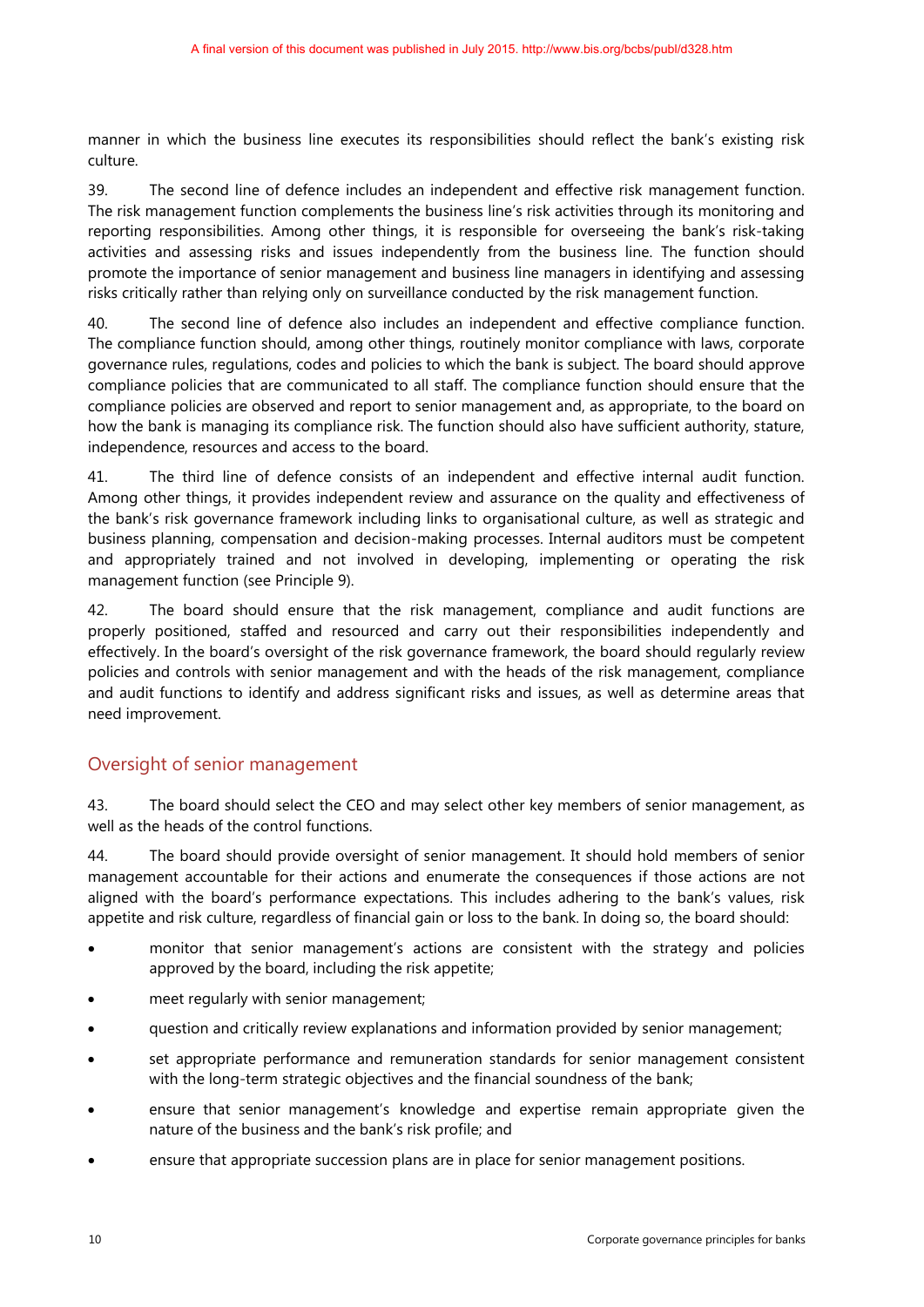### <span id="page-13-0"></span>**Principle 2:** Board qualifications and composition

### *Board members should be and remain qualified, individually and collectively, for their positions. They should understand their oversight and corporate governance role and be able to exercise sound, objective judgment about the affairs of the bank.*

### Board composition

45. The board must be suitable to carry out its responsibilities and have a composition that facilitates effective oversight. For that purpose, the board should be comprised of a sufficient number of independent directors.

46. The board should be comprised of individuals with a balance of skills, diversity and expertise, who collectively possess the necessary qualifications commensurate with the size, complexity and risk profile of the bank.

- 47. In assessing the collective suitability of the board, the following should be taken into account:
- Board members should have a range of knowledge and experience in relevant areas and have varied backgrounds to promote diversity of views. Relevant areas of competence include financial and capital markets, financial analysis, financial stability, strategic planning, risk management, compensation, regulation, corporate governance and management skills.
- The board collectively should have a reasonable understanding of local, regional and, if appropriate, global economic and market forces and of the legal and regulatory environment. International experience, where relevant, should also be considered.
- Where board expertise is insufficient in any of the above areas, the board should be able to employ independent experts as needed.

### Board member selection and qualifications

48. Boards should have a clear and rigorous process for identifying, assessing and selecting board candidates. Unless required otherwise by law, the board (not management) identifies and nominates<sup>[12](#page-13-1)</sup> candidates and ensures appropriate succession planning of board members and senior management.

49. The selection process should include reviewing whether board candidates: (i) possess the knowledge, skills, experience and independence of mind given their responsibilities on the board and in the light of the bank's business and risk profile; (ii) have a record of integrity and good repute; and (iii) have sufficient time to fully carry out their responsibilities.

50. Board candidates should not have any conflicts of interest that may impede their ability to perform their duties objectively and subject them to undue influence from:

- other persons (such as management or other shareholders);
- past or present positions held; or

<span id="page-13-1"></span><sup>&</sup>lt;sup>12</sup> The Committee acknowledges that in some jurisdictions shareholders or other stakeholders have the right to nominate board members and/or to approve their selection. In such cases, the board should still do whatever is within its power to ensure that members selected for the board are qualified.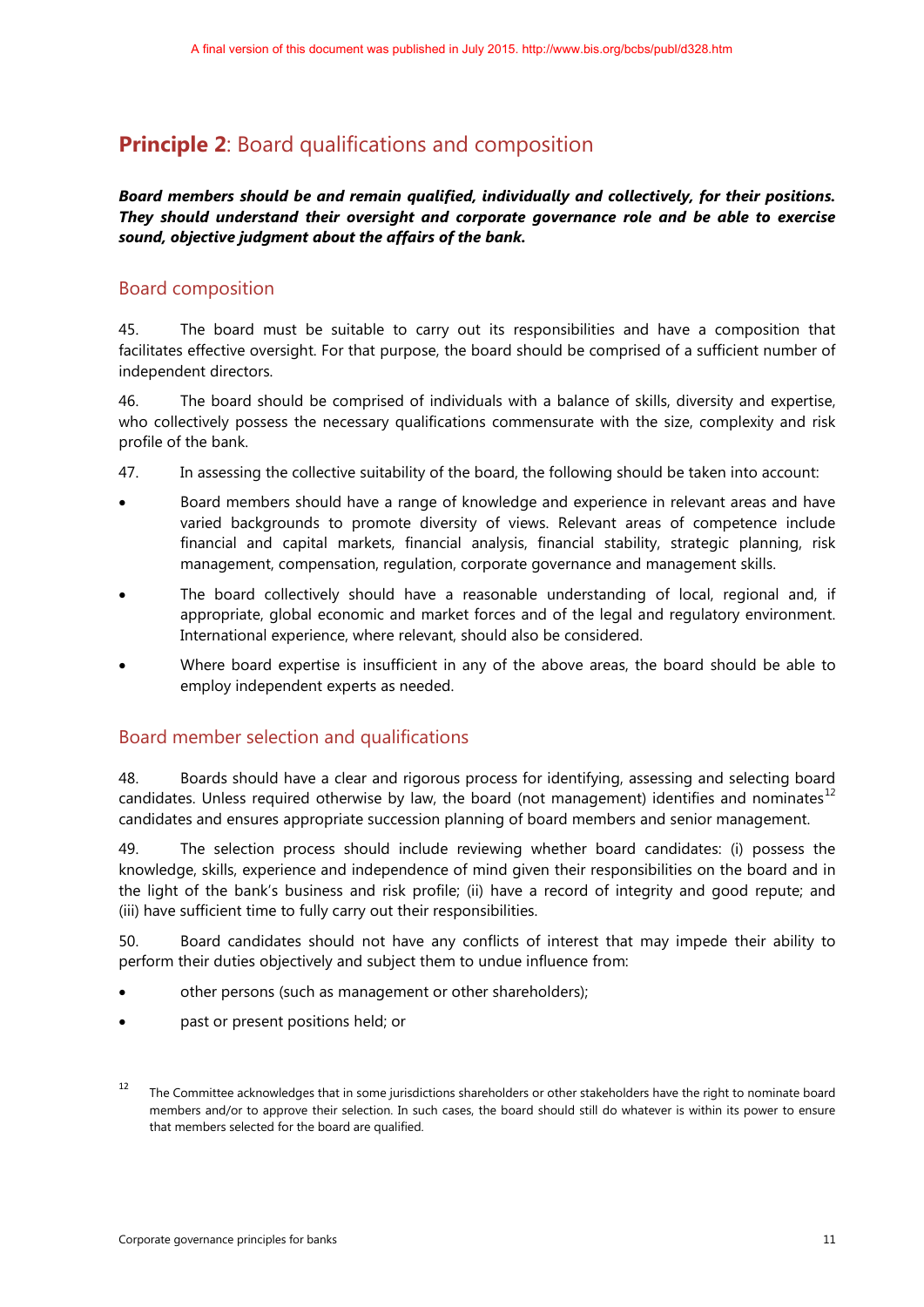• personal, professional or other economic relationships with other members of the board or management (or with other entities within the group).

51. If a board member ceases to be qualified or is failing to fulfil his or her responsibilities, the board should take appropriate actions as permitted by law, which may include notifying their banking supervisor.

52. The bank should have in place a nomination committee or similar body, composed of a sufficient number of independent board members, which identifies and nominates candidates after having taken into account the criteria described above.

- The nomination committee should analyse the responsibilities relating to the role the board member will play and the knowledge, experience and competence which the role requires.
- Where a supervisory board or board of auditors is formally separate from a management board, objectivity and independence still need to be assured by appropriate selection of board members.<sup>[13](#page-14-0)</sup>
- The nomination committee should strive to ensure that the board is not dominated by any one individual or small group of individuals in a manner that is detrimental to the interests of the bank as a whole.

53. In order to help board members acquire, maintain and enhance their knowledge and skills, and fulfil their responsibilities, the board should ensure that members participate in induction programmes and have access to ongoing training on relevant issues. The board should dedicate sufficient time, budget and other resources for this purpose, and draw on external expertise as needed. More extensive efforts should be made to train and keep updated those members with more limited financial, regulatory or risk-related experience.

54. Where there are shareholders with power to appoint board members, the board should ensure such board members understand their duties. Board members have responsibilities to the bank's overall interests, regardless of who appoints them. In cases where board members are selected by a controlling shareholder, the board may wish to set out specific procedures or conduct periodic reviews to ensure the appropriate discharge of responsibility by all board members.

<span id="page-14-0"></span><sup>&</sup>lt;sup>13</sup> If a former executive of the bank is being considered to serve on the board of the bank, the board should carefully review any potential conflicts of interest that might arise, particularly if this person is to carry out the role of chair of the board or of a committee of the board. If the board deems it to be in the interest of the bank to have this person serve on the board, appropriate processes to mitigate the potential conflicts of interest should be put in place, such as a waiting period and/or a description of matters on which the person should recuse himself or herself to avoid a conflict of interest.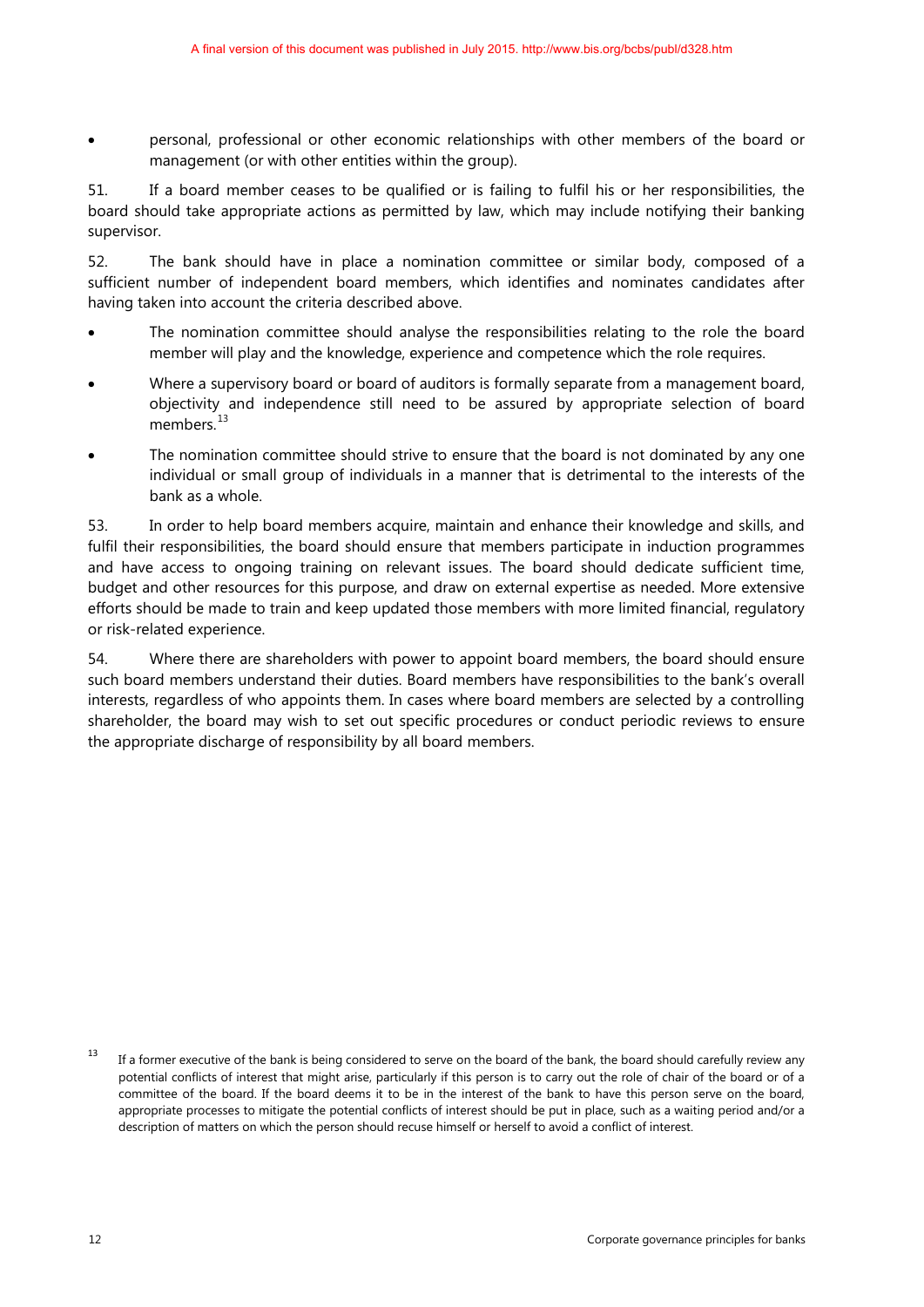### <span id="page-15-0"></span>**Principle 3: Board's own structure and practices**

#### *The board should define appropriate governance structures and practices for its own work, and put in place the means for such practices to be followed and periodically reviewed for ongoing effectiveness.*

### Organisation and assessment of the board

55. The board should structure itself in terms of leadership, size and the use of committees so as to effectively carry out its oversight role and other responsibilities. This includes ensuring that the board has the time and means to cover all necessary subjects in sufficient depth and have a robust discussion of issues.

56. The board should maintain and periodically update organisational rules, by-laws, or other similar documents setting out its organisation, rights, responsibilities and key activities.

57. To support its own performance, the board should carry out regular assessments – alone or with the assistance of external experts – of the board as a whole, its committees and individual board members. The board should:

- periodically review its structure, size and composition;
- assess the ongoing suitability of each board member periodically (at least annually) also taking into account his or her performance on the board;
- either separately or as part of these assessments, periodically review the effectiveness of its own governance practices and procedures, determine where improvements may be needed, and make any necessary changes; and
- use the results of these assessments as part of the ongoing improvement efforts of the board and, where required by the supervisor, share results with the supervisor.

58. The board should maintain appropriate records (eg meeting minutes or summaries of matters reviewed, recommendations made and decisions taken) of its deliberations and decisions. These should be made available to the supervisor when required.

### Role of the chair

59. The chair of the board plays a crucial role in the proper functioning of the board. The chair provides leadership to the board and is responsible for its effective overall functioning, including maintaining a relationship of trust with board members. The chair should possess the requisite experience, competencies and personal qualities in order to fulfil these responsibilities. The chair should ensure that board decisions are taken on a sound and well informed basis. The chair should encourage and promote critical discussion and ensure that dissenting views can be freely expressed and discussed within the decision-making process.

60. To promote checks and balances, the chair of the board should be a non-executive board member and not serve as chair of any board committee.

61. In jurisdictions where the chair is permitted to assume executive duties, the bank should have measures in place to mitigate the adverse impact on the bank's checks and balances of such a situation. These could include having a lead board member, senior independent board member or a similar position or having a larger number of non-executives on the board so as to provide effective challenge to executive board members.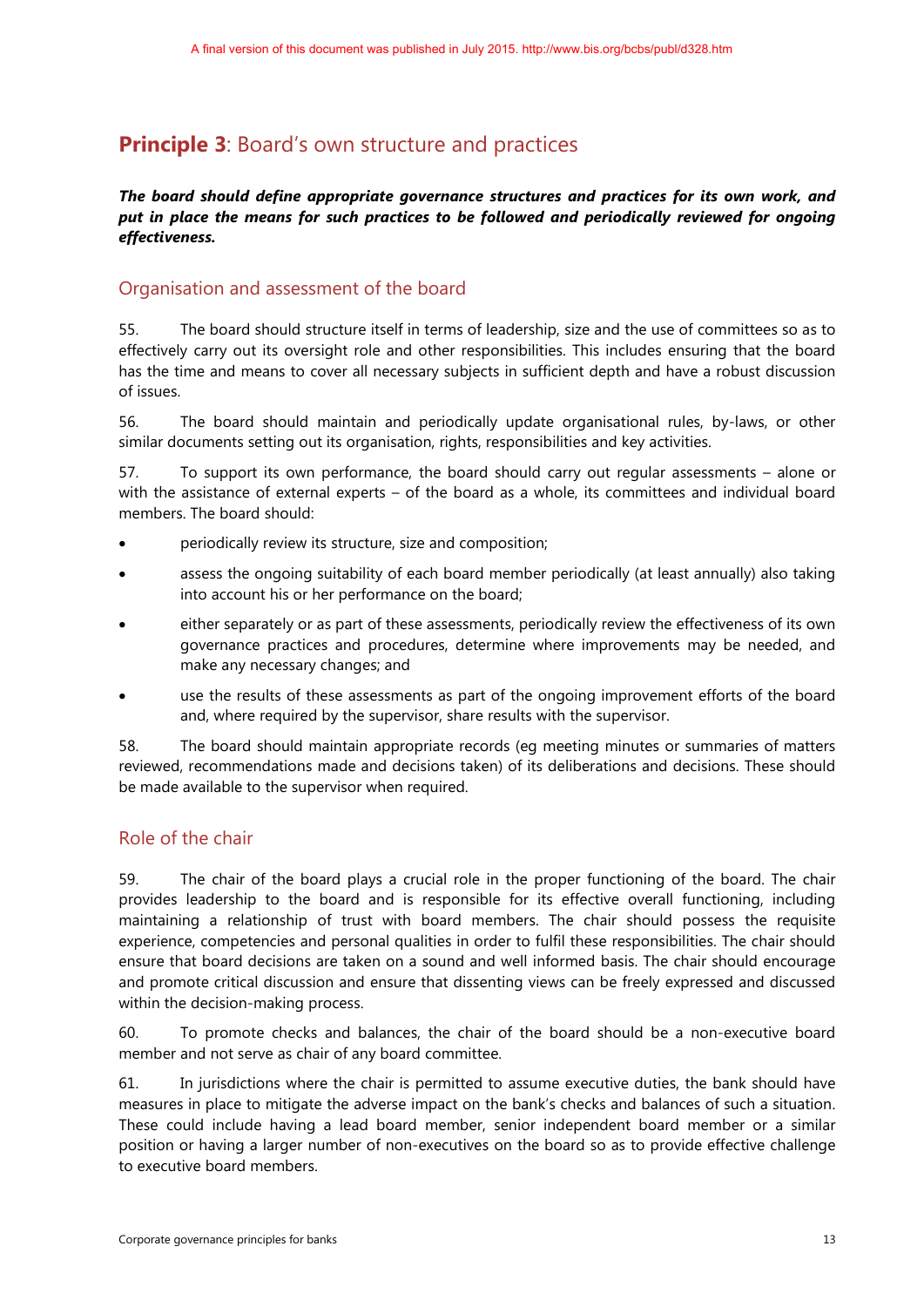### Board committees

62. To increase efficiency and allow deeper focus in specific areas, a board may establish certain specialised board committees, unless it can demonstrate to the supervisor that it can still effectively accomplish the goals described below without such committees. The committees should be created and mandated by the full board. The number and nature of committees depends on many factors, including the size of the bank and its board, the nature of the business areas of the bank, and its risk profile.

63. Each committee should have a charter or other instrument that sets out its mandate, scope and working procedures. This includes how the committee will report to the full board, what is expected of committee members and any tenure limits for serving on the committee. The board should consider the occasional rotation of members and of the chair of such committees as this can help avoid undue concentration of power and promote fresh perspectives.

64. In the interest of greater transparency and accountability, a board should disclose the committees it has established, their mandates and their composition (including members who are considered to be independent).

65. Committees should maintain appropriate records of their deliberations and decisions (eg meeting minutes or summaries of matters reviewed, recommendations made and decisions taken). Such records should document the committees' fulfilment of their responsibilities and help the supervisor or those responsible to assess the effectiveness of these committees.

66. A committee chair should be an independent, non-executive board member.

#### Audit committee

- 67. The audit committee: <sup>[14](#page-16-0)</sup>
- is required for systemically important banks. For banks of large size, risk profile or complexity it is strongly advised. For other banks it remains strongly recommended.
- is required to be distinct from other committees.
- should have a chair who is independent and is not the chair of the board or any other committee.
- should be made up entirely of independent or non-executive board members.
- should include members who have experience in audit practices and financial literacy at banks.
- 68. The audit committee is responsible, among other things, for:
- the financial reporting process;
- providing oversight of and interacting with the bank's internal and external auditors;
- approving, or recommending to the board or shareholders for their approval, the appointment<sup>[15](#page-16-1)</sup> compensation and dismissal of external auditors;
- reviewing and approving the audit scope and frequency;

<span id="page-16-0"></span><sup>14</sup> See BCBS, *External audits of banks*, 2014, [www.bis.org/publ/bcbs280.pdf.](http://www.bis.org/publ/bcbs280.pdf) 

<span id="page-16-1"></span><sup>&</sup>lt;sup>15</sup> In some jurisdictions, external auditors are appointed directly by shareholders, with the board only making a recommendation.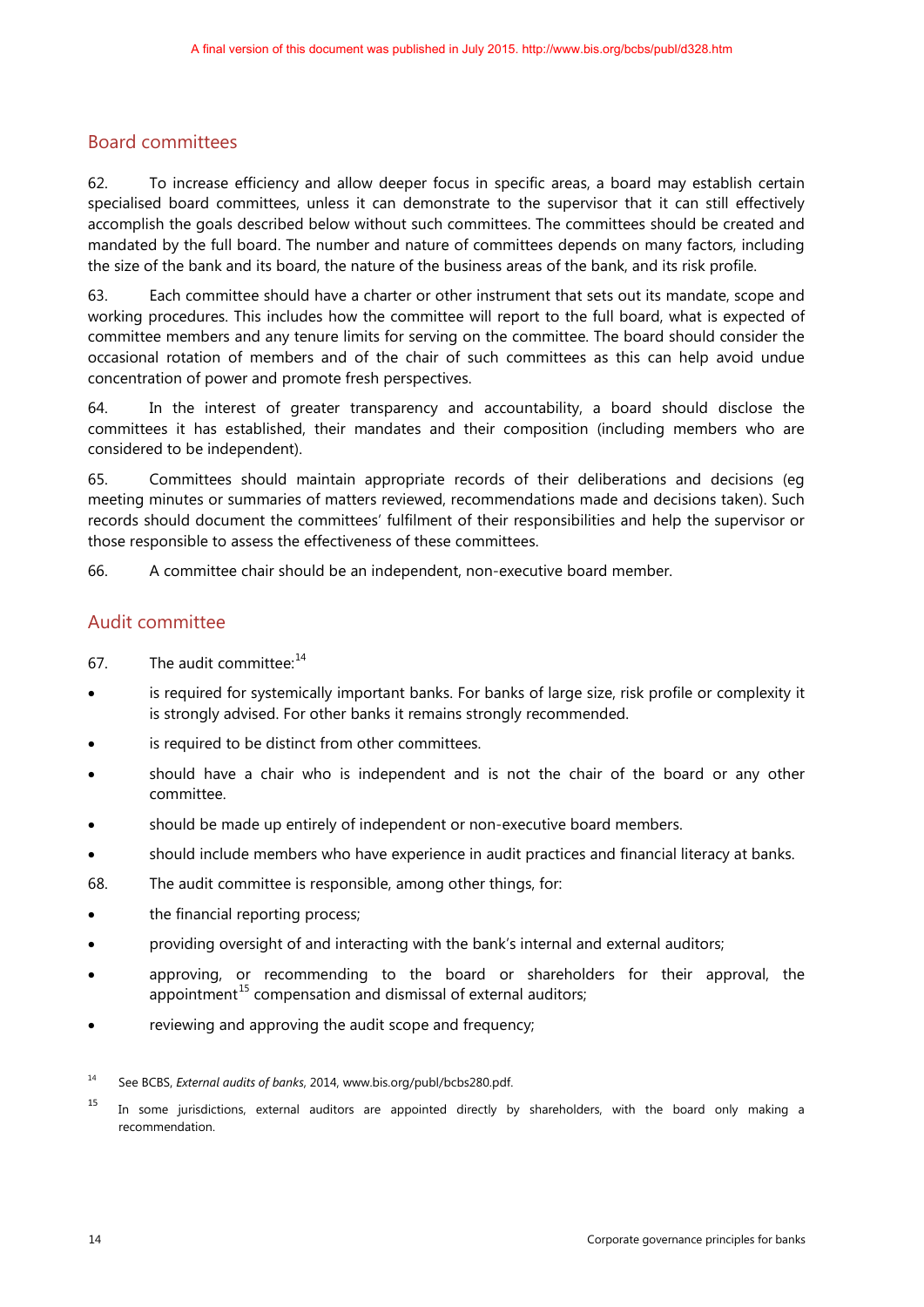- receiving key audit reports and ensuring that senior management is taking necessary corrective actions in a timely manner to address control weaknesses, non-compliance with policies, laws and regulations and other problems identified by auditors and other control functions;
- overseeing the establishment of accounting policies and practices by the bank; and
- reviewing the third-party opinions on the design and effectiveness of the overall risk governance framework and internal control system.

69. At a minimum, the audit committee as a whole should possess a collective balance of skills and expert knowledge – commensurate with the complexity of the banking organisation and the duties to be performed – and should have relevant experience in financial reporting, accounting and auditing. Where needed, the audit committee has access to external expert advice.

### Risk committee

70. The risk committee of the board:

- is required for systemically important banks. For banks of large size, risk profile or complexity it is strongly advised. For other banks it remains strongly recommended.
- should be distinct from the audit committee, but may have other related tasks, such as finance.
- should have a chair who is an independent director and not the chair of the board, or any other committee.
- should include a majority of members who are independent.
- should include members who have experience in risk management issues and practices.
- should discuss all risk strategies on both an aggregated basis and by type of risk and make recommendations to the board thereon, and on the risk appetite.
- is required to review the bank's risk policies at least annually.
- should oversee that management has in place processes to ensure the bank's adherence to the approved risk policies.

71. The risk committee of the board is responsible for advising the board on the bank's overall current and future risk appetite, overseeing senior management's implementation of the RAS, reporting on the state of risk culture in the bank, and interacting with and overseeing the CRO.

72. The committee's work includes oversight of the strategies for capital and liquidity management, as well as for all relevant risks of the bank, such as credit, market, operational, compliance and reputational risks, to ensure they are consistent with the stated risk appetite.

73. The committee should receive regular reporting and communication from the CRO and other relevant functions about the bank's current risk profile, current state of the risk culture, utilisation against the established risk appetite and limits, limit breaches and mitigation plans (see Principle 6).

74. The risk committee should meet periodically with the audit and other risk-relevant committees to ensure effective exchange of information and effective coverage of all risks, including emerging risks and any needed adjustments to the risk governance framework of the bank in the light of its business plans and the external environment.

#### Compensation committee

75. The compensation committee is required for systemically important banks. It should oversee the compensation system's design and operation and ensure that compensation is appropriate and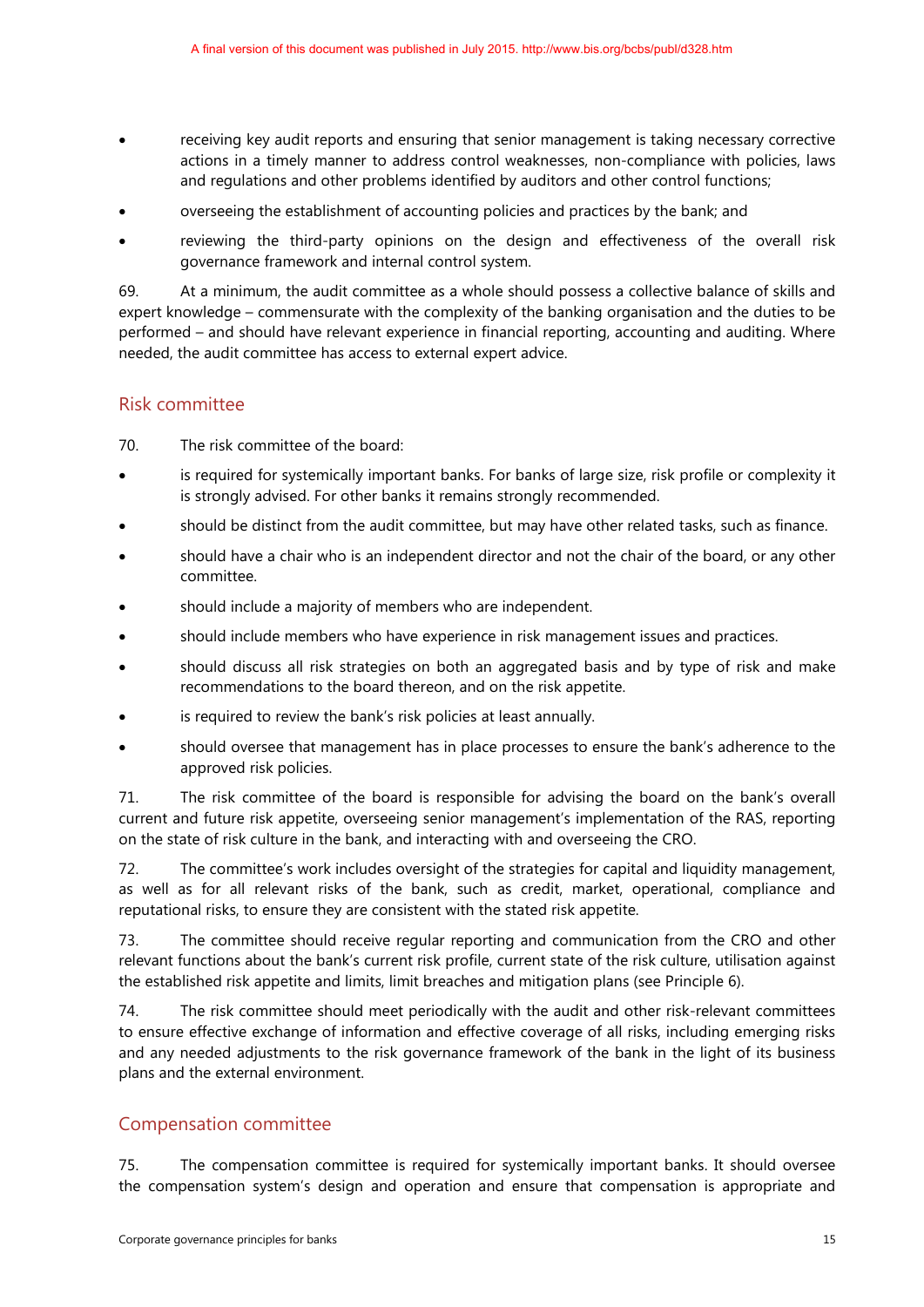consistent with the bank's culture, long-term business and risk appetite, performance and control environment (see Principle 10), as well as with any legal or regulatory requirements. The compensation committee should be constituted in a way that enables it to exercise competent and independent judgment on compensation policies and practices and the incentives they create. The compensation committee works closely with the bank's risk committee in evaluating the incentives created by the compensation system.

### Other board committees

- 76. Among other specialised committees that have become increasingly common are the following:
- *Nominations/human resources/governance committee*: provides recommendations to the board for new board members and members of senior management; may be involved in assessment of board and senior management effectiveness; may be involved in overseeing the bank's personnel or human resource policies (see Principle 2).
- *Ethics/compliance committee*: ensures that the bank has the appropriate means for promoting proper decision-making and compliance with laws, regulations and internal rules; provides oversight of the compliance function.

77. The board should appoint members to specialised committees with the goal of achieving an optimal mix of skills and experience that, in combination, allow the committees to fully understand, objectively evaluate and bring fresh thinking to the relevant issues.

78. In jurisdictions permitting or requiring executive members on the board, the board of a bank should work to ensure the needed objectivity in each committee, such as by having only non-executives and, to the extent possible, a majority of independent members.

### Conflicts of interest

79. Conflicts of interest may arise as a result of the various activities and roles of the bank (eg where the bank extends loans to a firm while its proprietary trading function buys and sells securities issued by that firm), or between the interests of the bank or its customers and those of the bank's board members or senior managers (eg where the bank enters into a business relationship with an entity in which one of the bank's board members has a financial interest).

80. Conflicts of interest may also arise when a bank is part of a broader group. For example, where the bank is part of a group, reporting lines and information flows between the bank, its parent company and/or other subsidiaries can lead to the emergence of conflicts of interest (eg sharing of potential proprietary, confidential or otherwise sensitive information from different entities or pressure to conduct business on a non-arm's length basis).

81. The board should ensure that policies to identify potential conflicts of interest are developed, implemented and monitored. Where these conflicts cannot be prevented, they should be properly managed (based on the permissibility of relationships or transactions under sound corporate policies consistent with national law and supervisory standards).

82. The board should have a formal written conflicts of interest policy and an objective compliance process for implementing the policy. The policy should include:

- a member's duty to avoid to the extent possible activities that could create conflicts of interest or the appearance of conflicts of interest;
- examples of where conflicts can arise when serving as a board member;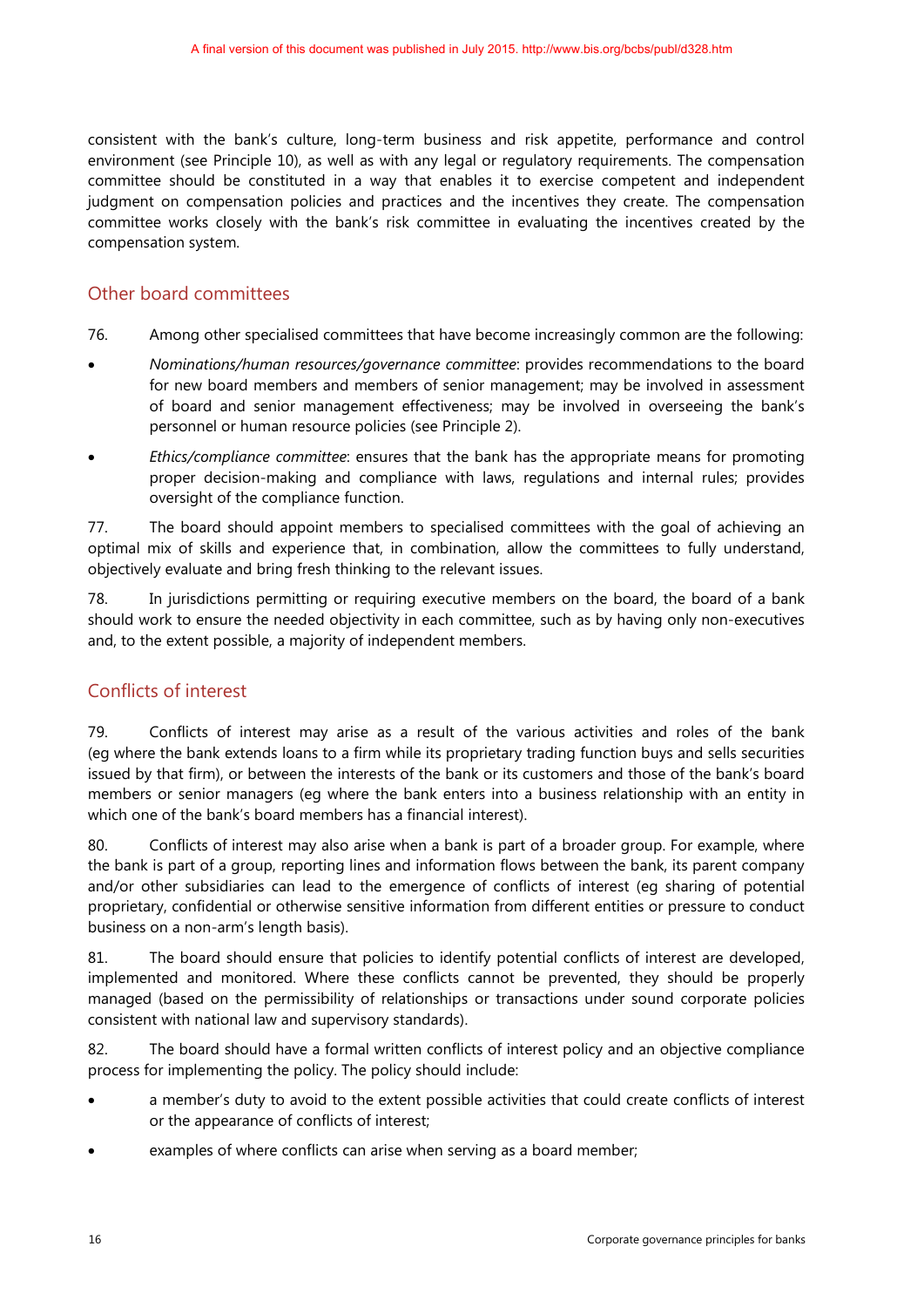- a rigorous review and approval process for members to follow before they engage in certain activities (such as serving on another board) so as to ensure that such activity will not create a conflict of interest;<sup>[16](#page-19-0)</sup>
- a member's duty to promptly disclose any matter that may result, or has already resulted, in a conflict of interest;
- a member's responsibility to abstain from voting on any matter where the member may have a conflict of interest or where the member's objectivity or ability to properly fulfil duties to the bank may be otherwise compromised;
- adequate procedures for transactions with related parties so that they be made on an arm's length basis; and
- the way in which the board will deal with any non-compliance with the policy.

83. The board should ensure that appropriate public disclosure is made, and/or information is provided to supervisors, relating to the bank's policies on conflicts of interest and potential material conflicts of interest.

84. This should include information on the bank's approach to disclosing and managing material conflicts of interest that are not consistent with such policies, and conflicts that could arise because of the bank's affiliation or transactions with other entities within the group.

85. There is a potential conflict of interest where a bank is both owned by the state and subject to banking supervision by the state. If such conflicts of interest do exist, there should be full administrative separation of the ownership and banking supervision functions in order to minimise political interference in the supervision of the bank.

<span id="page-19-0"></span><sup>16</sup> For example, one done by at least two members of the board or by a committee of the board, or done with the involvement of one of the risk management, compliance or internal audit functions or with the help of an independent external expert.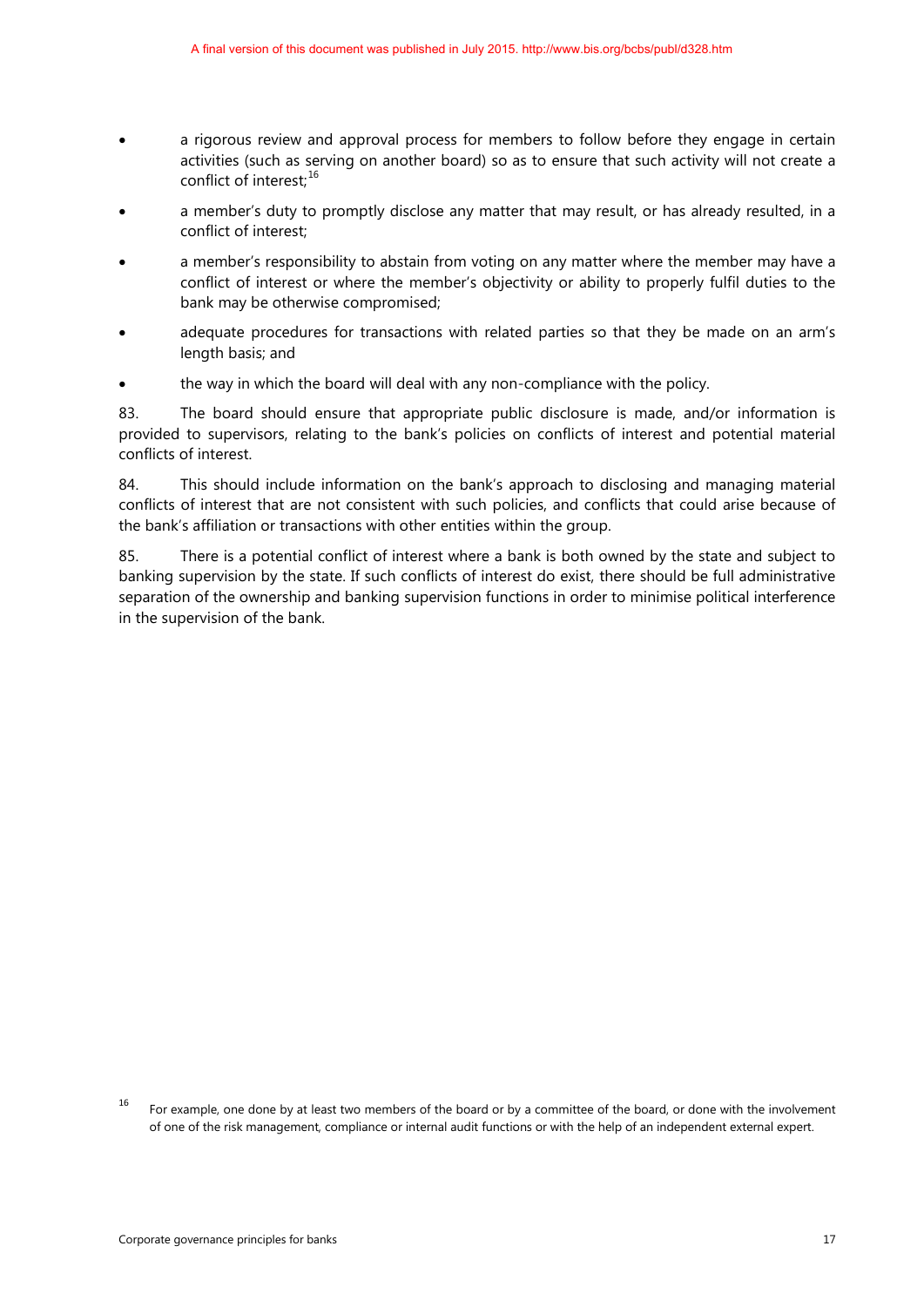### <span id="page-20-0"></span>**Principle 4**: Senior management

#### *Under the direction and oversight of the board, senior management should carry out and manage the bank's activities in a manner consistent with the business strategy, risk appetite, incentive compensation and other policies approved by the board.*

86. Senior management consists of a core group of individuals who are responsible and accountable to the board for effectively overseeing the day-to-day management of the bank.

87. The organisation and procedures and decision-making of senior management should be clear and transparent and designed to promote effective management of the bank. This includes clarity on the role and authority of the various positions within senior management, including the CEO.

88. Members of senior management should have the necessary experience, competencies and integrity to manage the businesses and people under their supervision. They should receive access to regular training to maintain and enhance their competencies and stay up to date on developments relevant to their areas of responsibility.

89. Members of senior management should be selected through an appropriate promotion or recruitment process which takes into account the qualifications required for the position in question. For those senior management positions for which the board of directors is required to review or select candidates through an interview process, senior management should provide sufficient information to the board.

90. Senior management contributes substantially to a bank's sound corporate governance through personal conduct (eg by helping to set the "tone at the top" along with the board). Members of senior management should provide adequate oversight of those they manage, and ensure that the bank's activities are consistent with the business strategy, risk appetite and the policies approved by the board.

91. Senior management is responsible for delegating duties to staff and should establish a management structure that promotes accountability and transparency throughout the bank.

92. Senior management should implement, consistent with the direction given by the board, risk management systems, processes and controls for managing the risks – both financial and non-financial – to which the bank is exposed and for complying with laws, regulations and internal policies.

- This includes comprehensive and independent risk management, compliance and audit functions, as well as an effective overall system of internal controls.
- Senior management should recognise and respect the independent duties of the risk management, compliance and internal audit functions and should not interfere in their exercise of such duties.

93. Senior management should provide the board with the information it needs to carry out its responsibilities, supervise senior management and assess the quality of senior management's performance. In this regard, senior management should keep the board regularly and adequately informed of material matters, including:

- changes in business strategy, risk strategy/risk appetite;
- bank performance and condition;
- breaches of risk limits or compliance rules;
- internal control failures; and
- legal or regulatory concerns.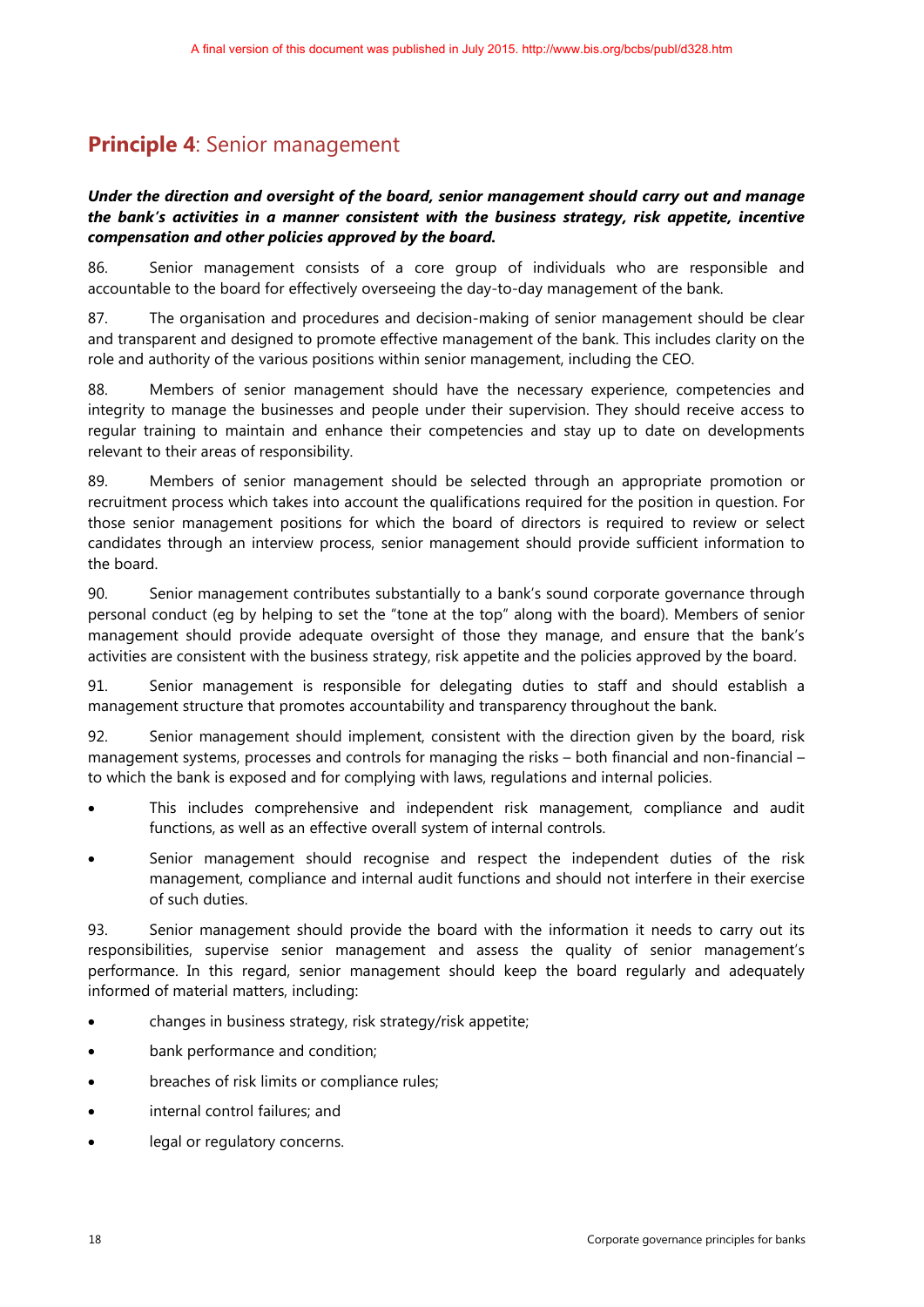### <span id="page-21-0"></span>**Principle 5**: Governance of group structures

*In a group structure, the board of the parent company has the overall responsibility for the group and for ensuring that there is a clear governance framework appropriate to the structure, business and risks of the group and its entities.[17](#page-21-1) The board and senior management should know and understand the bank's operational structure and the risks that it poses.* 

#### Parent company boards

94. In operating within a group structure, the board of the parent company should be aware of the material risks and issues that might affect both the bank as a whole and its subsidiaries. It should exercise adequate oversight over subsidiaries while respecting the independent legal and governance responsibilities that might apply to subsidiary boards.

95. In order to fulfil its responsibilities, the board of the parent company should:

- establish a group structure (including the legal entity and business structure) and a governance framework with clearly defined roles and responsibilities, including those at the parent company level and those at the subsidiary level;
- define an appropriate subsidiary board and management structure to contribute to the effective oversight of businesses and subsidiaries, which takes into account the different risks to which the group, its businesses and its subsidiaries are exposed;
- assess whether the group's corporate governance framework includes adequate policies, processes and controls and addresses risks across the business and legal entity structures;
- ensure the group's corporate governance framework includes appropriate processes and controls to identify and address potential intragroup conflicts of interest, such as those arising from intragroup transactions;
- approve policies and clear strategies for establishing new structures and legal entities, and ensure that they are consistent with the policies and interests of the group;
- assess whether there are effective systems in place to facilitate the exchange of information among the various entities, to manage the risks of the separate entities as well as of the group as a whole, and to ensure effective supervision of the group;
- have sufficient resources to monitor compliance of subsidiaries with all applicable legal, regulatory and governance requirements; and
- maintain an effective relationship with both the home regulator and, through the subsidiary board or direct contact, with the regulators of all subsidiaries.

<span id="page-21-1"></span><sup>17</sup> Banks that are part of a conglomerate should also take into account the Joint Forum's *Principles for the supervision of financial conglomerates* (September 2013, www.bis.org/publ/joint29.htm). For purposes of the corporate governance principles herein, "parent company" and "group" refer to a financial group.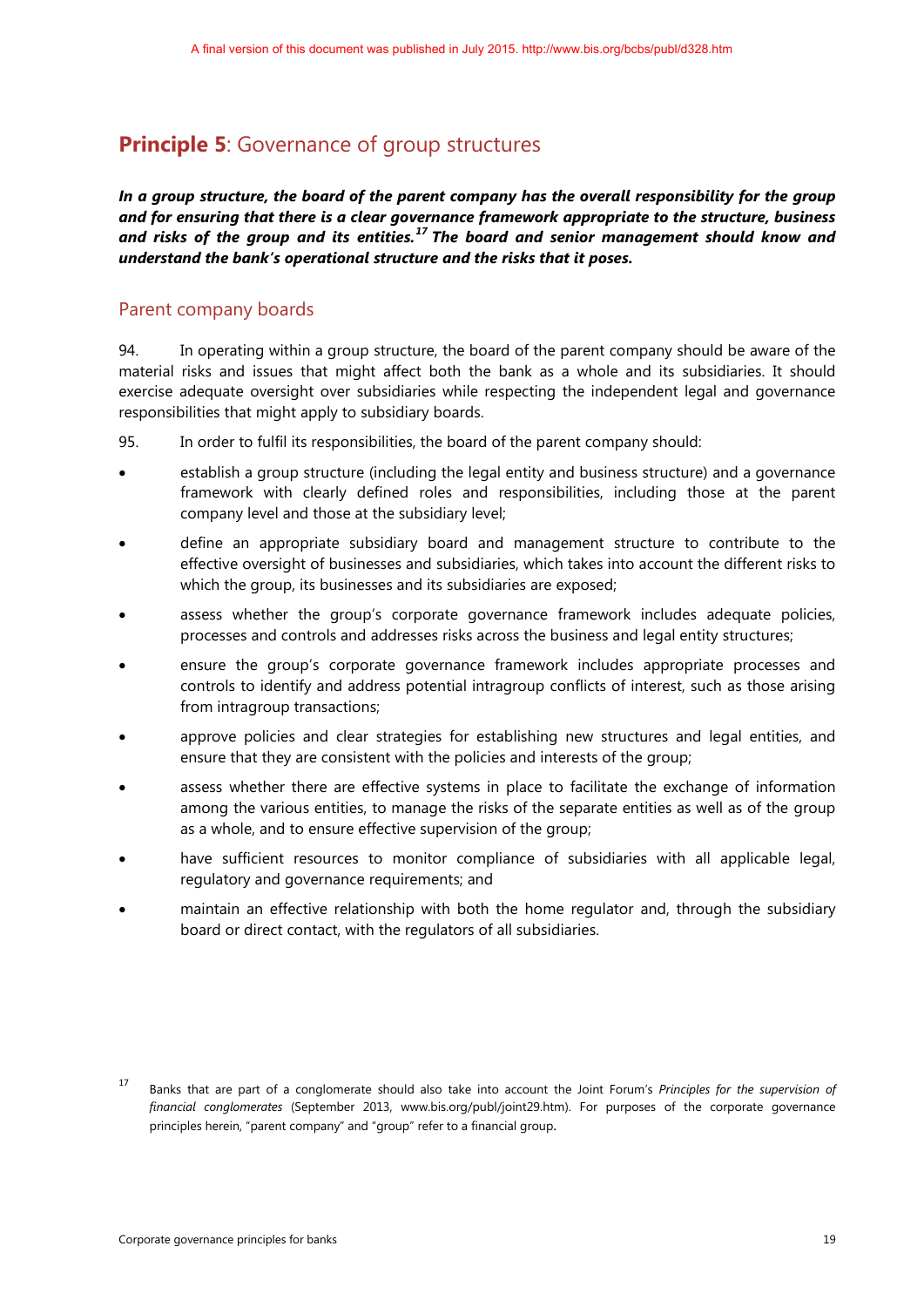### Subsidiary boards

96. While the strategic objectives, risk governance framework, corporate values and corporate governance principles of the subsidiary bank should align with that of the parent company (referred to here as "group policies"), the subsidiary board should make necessary adjustments where a group policy conflicts with an applicable legal or regulatory provision or prudential rule, or would be detrimental to the sound and prudent management of the subsidiary.

97. In the case of a significant regulated subsidiary (due to its risk profile or systemic importance or due to its size relative to the parent company), the board of the significant subsidiary should take such further steps as are necessary to help the subsidiary meet its independent corporate governance responsibilities and the legal and regulatory requirements that apply to it.

### Complex or opaque structures

98. Banks create structures for legal, regulatory and tax purposes. Structures can take the form of units, branches, subsidiaries or other legal entities that can considerably increase the complexity of the organisation. The number of legal entities, and in particular the interconnections and intragroup transactions among such entities, can lead to challenges in identifying and managing the risks of the organisation as a whole.

99. Operating through complex or non-transparent structures may pose financial, legal, reputational and other risks to the bank. It may impede the ability of the board and senior management to conduct appropriate business oversight and could hinder effective banking supervision. In addition, the bank may also be indirectly exposed to risk when it performs certain services or establishes structures on behalf of customers.<sup>[18](#page-22-0)</sup> Examples include acting as a company or partnership formation agent, providing a range of trustee services and developing complex structured finance transactions for customers. While these activities are often profitable and can serve the legitimate business purposes of customers, customers may in some cases use products and activities provided by banks to engage in illegal or inappropriate activities.

100. Senior management, and the board as appropriate, should be cognisant of these challenges and take appropriate action to avoid or mitigate them by:

- avoiding setting up unnecessarily complicated structures or an inordinate number of legal entities.
- continually maintaining and reviewing appropriate policies, procedures and processes governing the approval and maintenance of those structures or activities, including fully vetting the purpose, the associated risks and the bank's ability to manage those risks prior to setting up new structures and initiating associated activities.
- having a centralised process for approving the creation of new legal entities based on established criteria, including the ability to monitor and fulfil each entity's regulatory, tax, financial reporting, governance and other requirements.
- establishing adequate procedures and processes to identify and manage all material risks arising from these structures, including lack of management transparency, operational risks introduced by interconnected and complex funding structures, intragroup exposures, trapped

<span id="page-22-0"></span><sup>18</sup> See BCBS, *Customer due diligence for banks*, October 2001, [www.bis.org/publ/bcbs85.htm.](http://www.bis.org/publ/bcbs85.htm)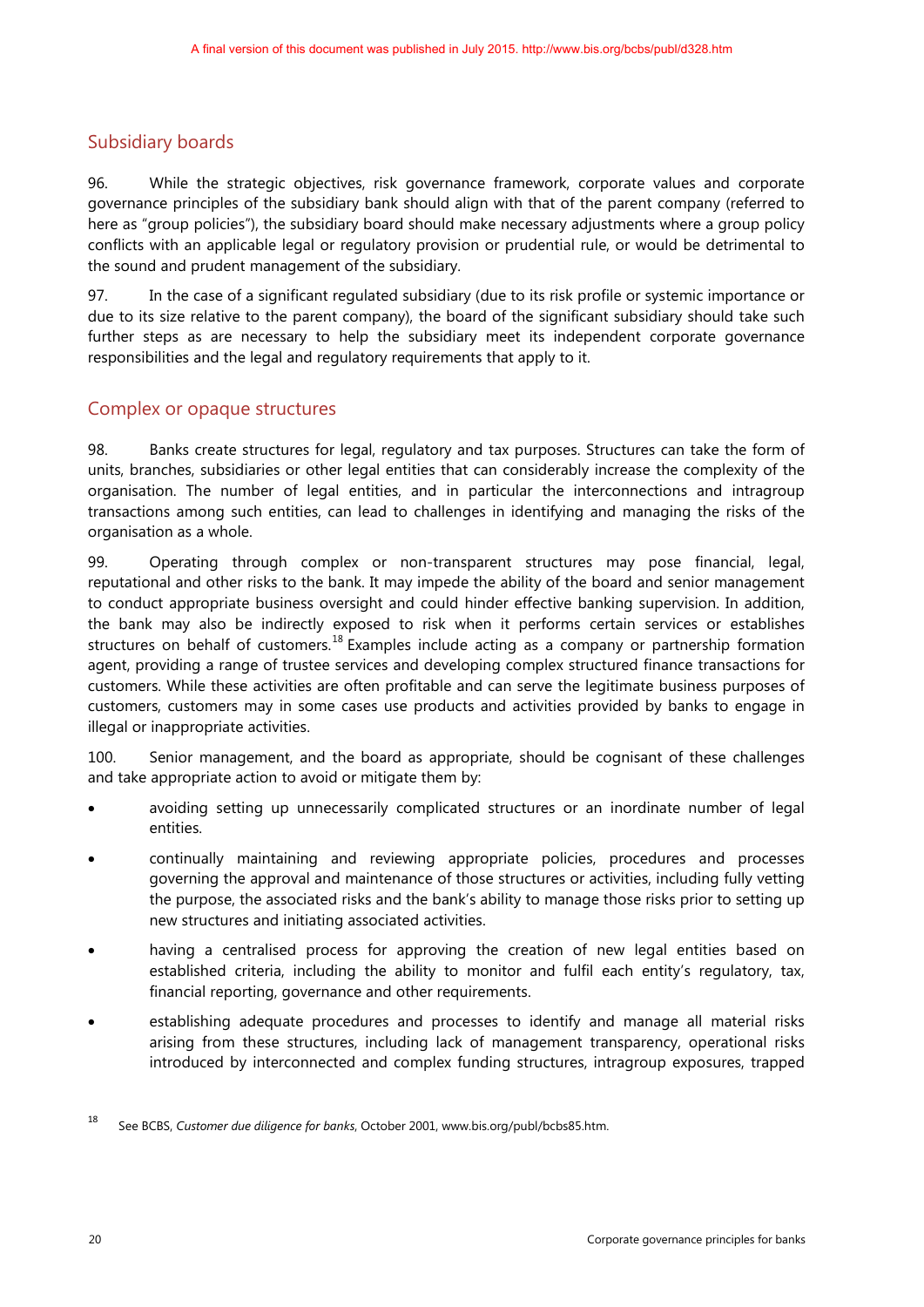collateral and counterparty risk. The bank should only approve structures if the material risks can be properly identified, assessed and managed.

• ensure that the activities and structure are subject to regular internal and external audit reviews.

101. The board of the parent company can enhance the effectiveness of the above efforts by requiring a periodic independent formal review of the structures, their controls and activities, as well as their consistency with board-approved strategy.

102. The board should be prepared to discuss with, and as necessary report to, the bank's supervisor and the host country supervisors the policies and strategies adopted regarding the establishment and maintenance of these structures and activities.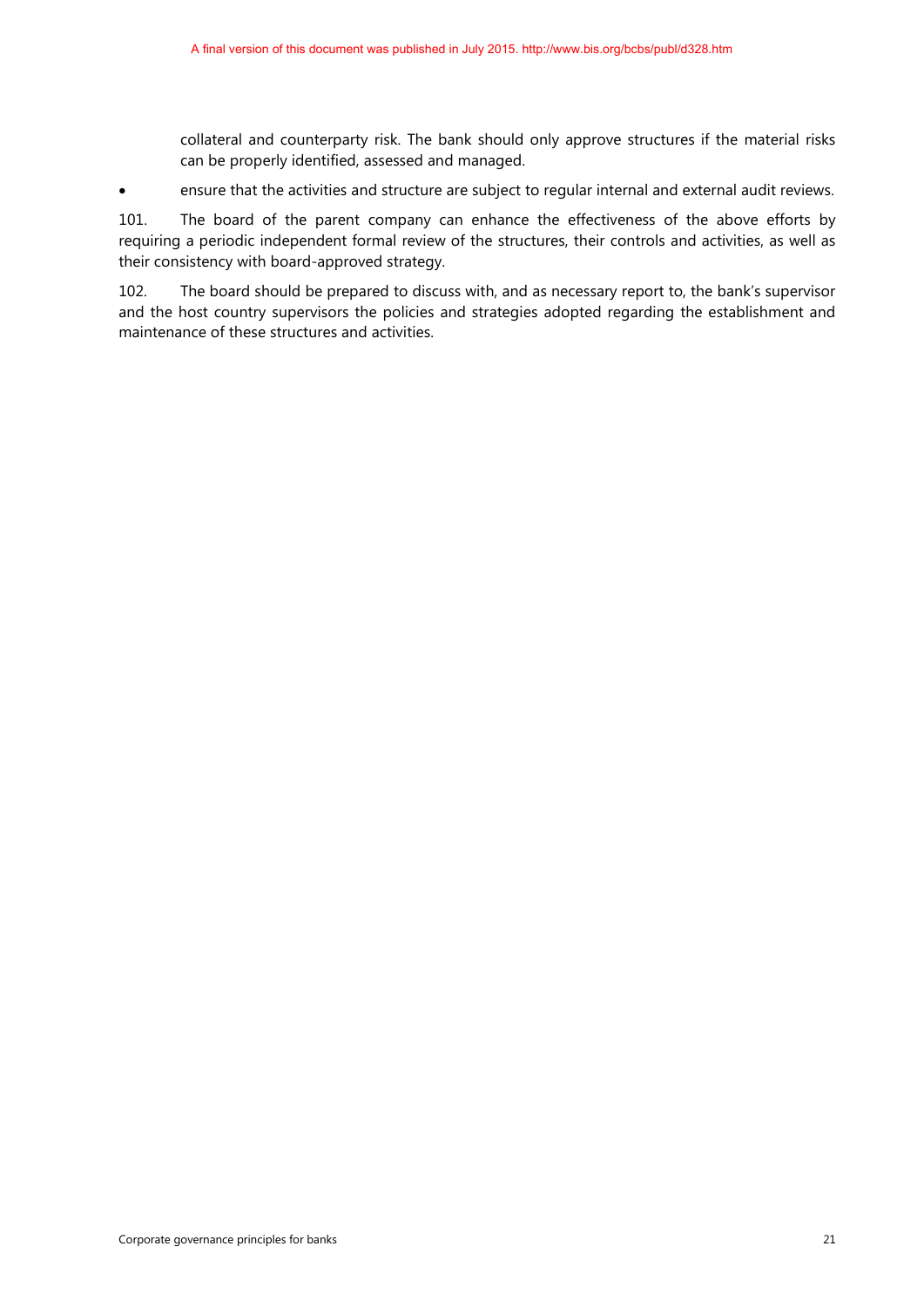### <span id="page-24-0"></span>**Principle 6**: Risk management

#### *Banks should have an effective independent risk management function, under the direction of a Chief Risk Officer (CRO), with sufficient stature, independence, resources and access to the board.*

103. The independent risk management function is a key component of the bank's second line of defence. This function is responsible for overseeing risk-taking activities across the enterprise. The independent risk management function (bank-wide and within subsidiaries) should have authority within the organisation to oversee the bank's risk management activities. Key activities of the risk management function should include:

- identifying material individual, aggregate and emerging risks;
- assessing these risks and measuring the bank's exposure to them;
- supporting the board in its implementation, review and approval of the enterprise-wide risk governance framework which includes the bank's risk culture, risk appetite, RAS and risk limits;
- ongoing monitoring of the risk-taking activities and risk exposures to ensure they are in line with the board-approved risk appetite, risk limits and corresponding capital or liquidity needs (ie capital planning);
- establishing an early warning or trigger system for breaches of the bank's risk appetite or limits;
- influencing and, when necessary, challenging material risk decisions; and
- reporting to senior management and the board or risk committee, as appropriate, on all these items, including but not limited to proposing appropriate risk-mitigating actions.

104. While it is common for risk managers to work closely with individual business units, the risk management function should be sufficiently independent of the business units and should not be involved in revenue generation. Such independence is an essential component of an effective risk management function, as is having access to all business lines that have the potential to generate material risk to the bank as well as to relevant risk-bearing subsidiaries and affiliates.

105. The risk management function should have a sufficient number of personnel who possess the requisite experience and qualifications, including market and product knowledge as well as command of risk disciplines.<sup>[19](#page-24-1)</sup> Staff should have the ability and willingness to effectively challenge business lines regarding all aspects of risk arising from the bank's activities.

#### Role of the CRO

106. Large, complex and internationally active banks, and other banks, based on their risk profile and local governance requirements, should have a senior manager (CRO or equivalent) with overall responsibility for the bank's risk management function. In banking groups, there should be a group CRO in addition to subsidiary-level risk officers. Because some banks may have an officer who fulfils the function of a CRO under a different title, reference in this document to the CRO is intended to

<span id="page-24-1"></span> $19$  Some banks have found it to be a sound practice to encourage or require staff to gain experience in both business line and risk management roles, on a rotational basis. Such an approach can have several benefits, including giving risk management stature within the bank commensurate with business lines and other functions, promoting bankwide dialogue regarding risk, and ensuring that business lines understand the importance of risk management and that risk managers understand how business lines operate.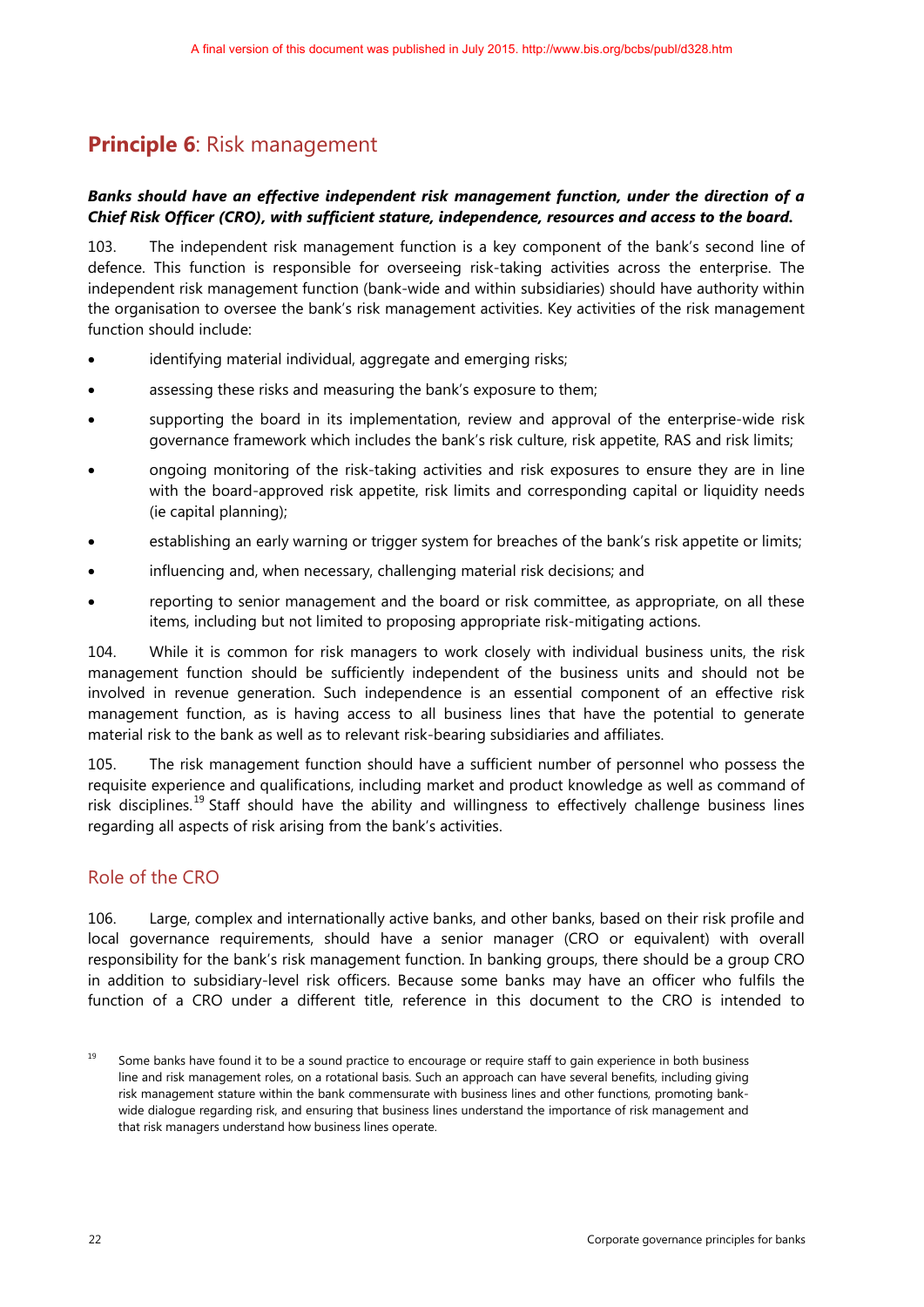incorporate equivalent positions, provided they meet the independence and other requirements set out herein.

107. The CRO has primary responsibility for overseeing the development and implementation of the bank's risk management function. The CRO is responsible for supporting the board in its development of the bank's risk appetite and RAS and for translating the risk appetite into a risk limits structure. The CRO, together with management, should be actively engaged in the process of setting risk measures and limits for the various business lines and monitoring their performance relative to risk-taking and limit adherence. The CRO's responsibilities also include managing and participating in key decision-making processes (eg strategic planning, capital and liquidity planning, new products and services, compensation design and operation).

108. The CRO should have the organisational stature, authority and the necessary skills to oversee the bank's risk management activities. The CRO should be independent and have duties distinct from other executive functions. This requires the CRO to have access to any information necessary to perform his or her duties. The CRO, however, should not have management or financial responsibility related to any operational business lines or revenue-generating functions and there should be no "dual hatting" (ie the chief operating officer, CFO, chief auditor or other senior manager should in principle not also serve as the CRO).<sup>[20](#page-25-0)</sup> While formal reporting lines may vary across banks, the CRO should report and have direct access to the board or its risk committee without impediment. The CRO should have the ability to engage with the board and with senior management on key risk issues. Interaction between the CRO and the board and/or risk committee should occur regularly, and the CRO should have the ability to meet with the board or risk committee without executive directors being present.

109. Appointment, dismissal and other changes to the CRO position should be approved by the board or its risk committee. If the CRO is removed from his or her position, this should be disclosed publicly. The bank should also discuss the reasons for such removal with its supervisor. The CRO's performance, compensation and budget should be reviewed and approved by the risk committee or the board.

<span id="page-25-0"></span><sup>&</sup>lt;sup>20</sup> Where such "dual hatting" is unavoidable (eg in smaller institutions where resource constraints may make overlapping responsibilities necessary), these roles should be compatible – for example, the CRO may also have lead responsibility for a particular risk area – and should not weaken checks and balances within the banks.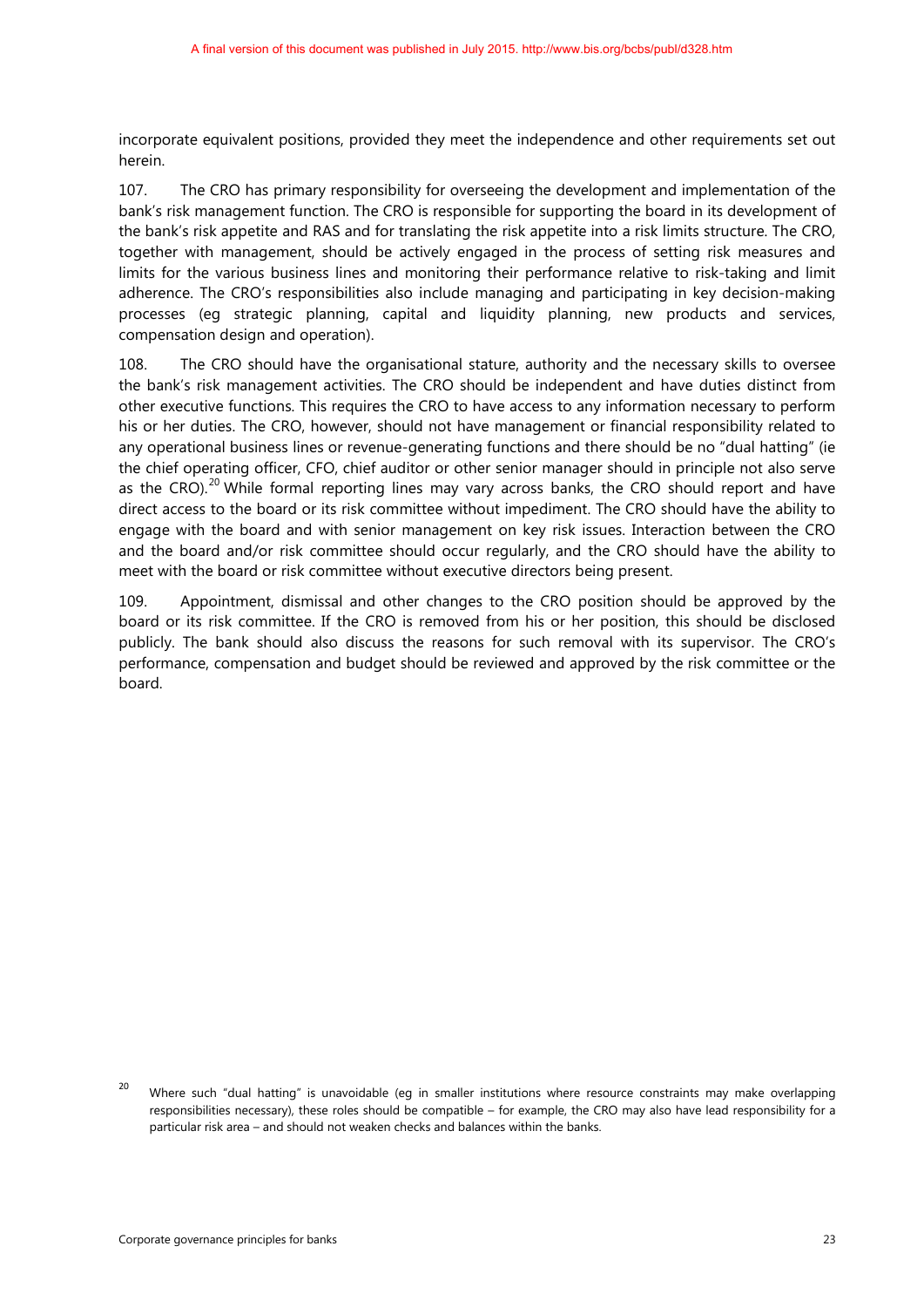### <span id="page-26-0"></span>**Principle 7:** Risk identification, monitoring and controlling

### *Risks should be identified, monitored and controlled on an ongoing bank-wide and individual entity basis. The sophistication of the bank's risk management and internal control infrastructure should keep pace with changes to the bank's risk profile, to the external risk landscape and in industry practice.*

110. The bank's risk governance framework should include policies, supported by appropriate control procedures and processes, designed to ensure that the bank's risk identification, aggregation, mitigation and monitoring capabilities are commensurate with the bank's size, complexity and risk profile.

111. Risk identification should encompass all material risks to the bank, on- and off-balance sheet and on a group-wide, portfolio-wise and business-line level. In order to perform effective risk assessments, the board and senior management, including the CRO, should, regularly and on an ad hoc basis, evaluate the risks faced by the bank and its overall risk profile. The risk assessment process should include ongoing analysis of existing risks as well as the identification of new or emerging risks. Risks should be captured from all organisational units that originate risk. Concentrations associated with material risks shall likewise be factored into the risk assessment.

112. Risk identification and measurement should include both quantitative and qualitative elements. Risk measurements should also include qualitative, bank-wide views of risk relative to the bank's external operating environment. Banks should also have a method to identify and measure hard-to-quantify risks, such as reputation risk.

113. Internal controls are designed, among other things, to ensure that each key risk has a policy, process or other measure, as well as a control to ensure that such policy, process or other measure is being applied and works as intended. As such, internal controls help ensure process integrity, compliance and effectiveness. Internal controls provide reasonable assurance that financial and management information is reliable, timely and complete and that the bank is in compliance with its various policies and applicable laws and regulations.

114. In order to avoid actions beyond the authority of the individual or even fraud, internal controls also place reasonable checks on managerial and employee discretion. Even in smaller banks, for example, key management decisions should be taken by more than one person. Internal reviews should also determine the extent of a bank's compliance with company policies and procedures, as well as with legal and regulatory policies. Adequate escalation procedures are a key element of the internal control system.

115. The sophistication of the bank's risk management infrastructure including, in particular, a sufficiently robust data, data architecture and information technology infrastructure – should keep pace with developments such as balance sheet and revenue growth; increasing complexity of the bank's business, risk configuration or operating structure; geographic expansion; mergers and acquisitions; or the introduction of new products or business lines.

116. Banks must have accurate internal and external data to identify and assess risk, make strategic business decisions and determine capital and liquidity adequacy. The board and senior management should give special attention to the quality, completeness and accuracy of the data used to make risk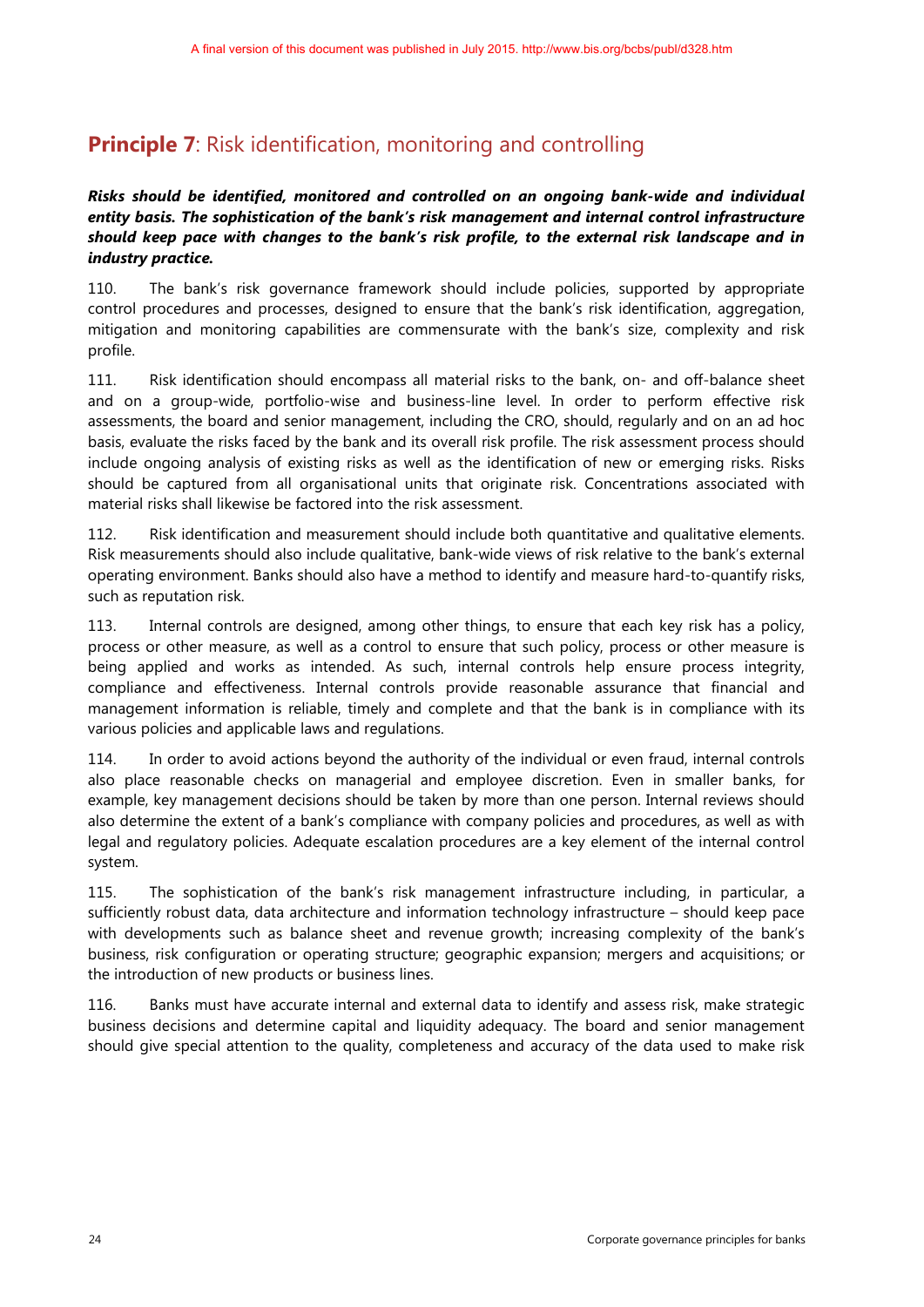decisions.<sup>[21](#page-27-0)</sup> While tools such as external credit ratings or externally purchased risk models and data can be useful as inputs into a more comprehensive assessment, banks ultimately are responsible for the assessment of their risks.

117. Risk measurement and modelling techniques should be used in addition to, but should not replace, qualitative risk analysis and monitoring. The risk management function should keep the board and senior management apprised of the assumptions used in and potential shortcomings of the bank's risk models and analyses. This helps ensure more complete and accurate reflection of exposures and may allow quicker action to address and mitigate risks.

118. As part of its quantitative and qualitative analysis, the bank should utilise stress tests and scenario analyses to better understand potential risk exposures under a variety of adverse circumstances.<sup>[22](#page-27-1)</sup>

- Internal stress tests should cover a range of scenarios based on reasonable assumptions regarding dependencies and correlations. Senior management and, as applicable, the board should review and approve the scenarios that are used in the bank's risk analyses.
- Stress test programme results should be periodically reviewed with the board or its risk committee. Test results should be incorporated into the reviews of the risk appetite, the capital adequacy assessment process, the capital and liquidity planning processes, and budgets. They should also be linked to recovery and resolution planning. The risk management function should suggest if and what action is required based on results.
- The results of stress tests and scenario analyses should also be communicated to, and given appropriate consideration by, relevant business lines and individuals within the bank.

119. Banks should regularly compare actual performance against risk estimates (ie backtesting) to assist in judging the accuracy and effectiveness of the risk management process and making necessary adjustments.

120. In addition to identifying and measuring risk exposures, the risk management function should evaluate possible ways to mitigate these exposures. In some cases, the risk management function may direct that risk be reduced or hedged to limit exposure. In other cases, such as when there is a decision to accept or take risk that is beyond risk limits (ie on a temporary basis) or take risk that cannot be hedged or mitigated, the risk management function should report and monitor the positions to ensure that they remain within the bank's framework of limits and controls or within exception approval. Either approach may be appropriate depending on the issue at hand, provided that the independence of the risk management function is not compromised.

121. Banks should have risk management and approval processes for new or expanded products or services, lines of business and markets, as well as for large and complex transactions that require significant use of resources or have hard-to-quantify risks. Banks should also have review and approval processes for outsourcing bank functions to third parties. The risk management function should provide input on risks as part of such processes and on the outsourcer's ability to manage risks and comply with legal and regulatory obligations. Such processes should include:

<span id="page-27-0"></span><sup>&</sup>lt;sup>21</sup> See BCBS, *Principles for effective risk data aggregation and risk reporting, January 2013 including its progress report of* December 2013.

<span id="page-27-1"></span><sup>22</sup> See BCBS, *Principles for sound stress testing practices and supervision*, May 2009[, www.bis.org/publ/bcbs155.htm.](http://www.bis.org/publ/bcbs155.htm.)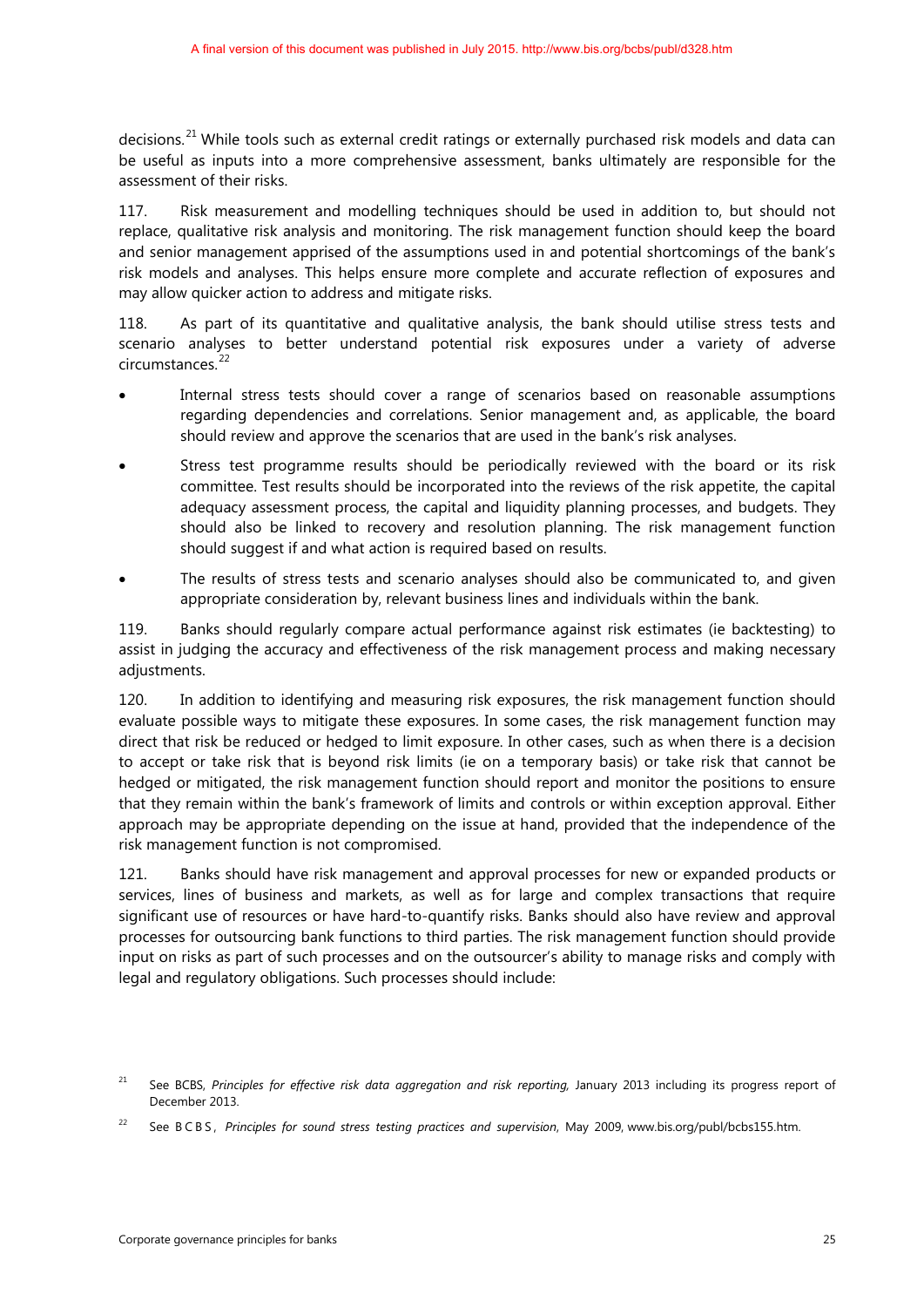- A full and frank assessment of risks under a variety of scenarios, as well as an assessment of potential shortcomings in the ability of the bank's risk management and internal controls to effectively manage associated risks.
- An assessment of the extent to which the bank's risk management, legal and regulatory compliance, information technology, business line and internal control functions have adequate tools and the expertise necessary to measure and manage related risks.
- If adequate risk management processes are not in place, a new product, service, business line or third-party relationship or major transaction should be delayed until the bank is able to appropriately address the activity.
- There should also be a process to assess risk and performance relative to initial projections and to adapt the risk management treatment accordingly as the business matures.

122. Effective risk identification and measurement approaches are likewise necessary in subsidiary banks and affiliates.<sup>[23](#page-28-0)</sup> Material risk-bearing affiliates and subsidiaries should be captured by the bank-wide risk management system and should be a part of the overall risk governance framework.<sup>[24](#page-28-1)</sup>

123. Subsidiary boards and senior management remain responsible for developing effective risk management processes for their entities. The methods and procedures applied by subsidiaries should support the effectiveness of risk management at a group level. While parent companies should conduct strategic, group-wide risk management and prescribe corporate risk policies, subsidiary management and boards should have appropriate input to their local or regional application and to the assessment of local risks. Parent companies should ensure that adequate tools and authorities are available to the subsidiary and that the subsidiary understands what reporting obligations it has to the head office.

124. Mergers and acquisitions, divestitures and other changes to a bank's organisational structure can pose special risk management challenges to the bank. In particular, risks can arise from conducting insufficient due diligence that fails to identify post-merger risks or activities conflicting with the bank's strategic objectives or risk appetite. The risk management function should be actively involved in assessing risks that could arise from mergers and acquisitions and report its findings directly to the board or its risk committee.

<span id="page-28-0"></span><sup>&</sup>lt;sup>23</sup> However, there may be national laws that exempt subsidiaries from some supervisory requirements on a standalone basis if these subsidiaries are well integrated in a group and a number of preconditions are met. The considerations set out in this paragraph apply in circumstances where no such exception is available.

<span id="page-28-1"></span><sup>&</sup>lt;sup>24</sup> The risk governance framework should also cover the relevant risk-bearing affiliates of the group to ensure that the policies, business strategies, processes and controls of the affiliates are in broad alignment with the group's objectives.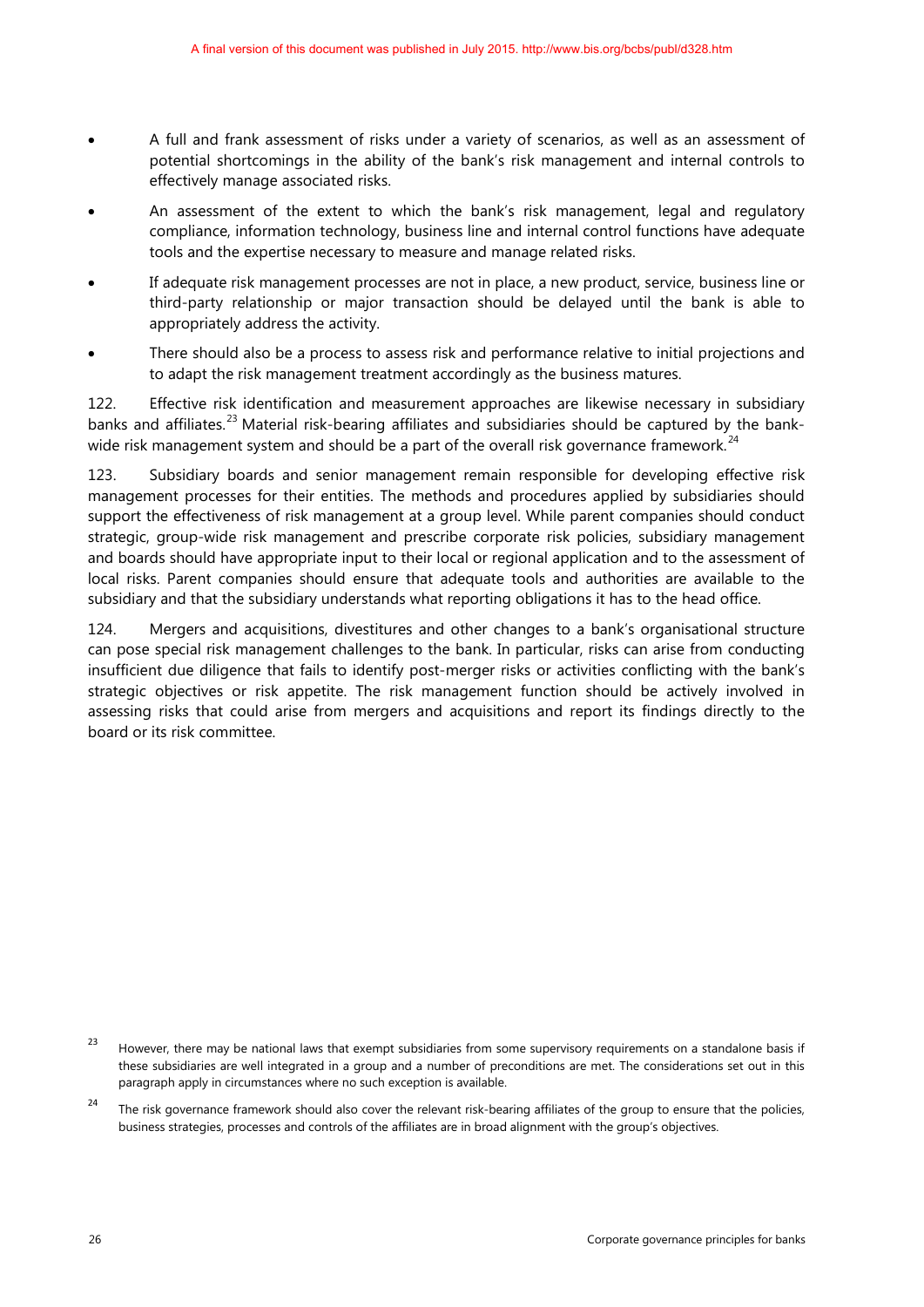### <span id="page-29-0"></span>**Principle 8:** Risk communication

#### *An effective risk governance framework requires robust communication within the bank about risk, both across the organisation and through reporting to the board and senior management.*

125. Ongoing communication about risk issues, including the bank's risk strategy, throughout the bank is a key tenet of a strong risk culture. A strong risk culture should promote risk awareness and encourage open communication and challenge about risk-taking across the organisation as well as vertically to and from the board and senior management. Senior management should keep control functions informed of management's major plans and activities so that the control functions can properly assess the risks.

126. Information should be communicated to the board and senior management in a timely, accurate and understandable manner so that they are equipped to take informed decisions. While ensuring that the board and senior management are sufficiently informed, management and those responsible for the risk management function should avoid voluminous information that can make it difficult to identify key issues. Rather, information should be prioritised and presented in a concise, fully contextualised manner. The board should institute periodic reviews of the relevance and accuracy of information it receives and determine if additional information is needed.

127. Material risk-related ad hoc information that requires immediate decisions or reactions should be promptly presented to senior management and the board, the responsible officers and, where applicable, the heads of control functions, so that suitable measures and activities can be initiated at an early stage. Suitable policies and procedures should be established for this purpose.

128. Risk reporting to the board requires careful design in order to ensure that bank-wide, individual portfolio and other risks are conveyed in a concise and meaningful manner. Reporting should accurately communicate risk exposures and results of stress tests or scenario analyses and should provoke a robust discussion of, for example, the bank's current and prospective exposures (particularly under stressed scenarios), risk/return relationships and risk appetite and limits. Reporting should also include information about the external environment to identify market conditions and trends that may have an impact on the bank's current or future risk profile.

129. Risk reporting systems should be dynamic, comprehensive and accurate, and should draw on a range of underlying assumptions. Risk monitoring and reporting should not only occur at the disaggregated level (including risk residing in subsidiaries that could be considered significant), but should also be aggregated to allow for a bank-wide or integrated perspective of risk exposures. Risk reporting systems should be clear about any deficiencies or limitations in risk estimates, as well as any significant embedded assumptions (eg regarding risk dependencies or correlations).

130. Banks should avoid organisational "silos" that can impede effective sharing of information across an organisation and can result in decisions being taken in isolation from the rest of the bank.<sup>[25](#page-29-1)</sup> Overcoming these information-sharing obstacles may require the board, senior management and control functions to re-evaluate established practices in order to encourage greater communication.

<span id="page-29-1"></span><sup>25</sup> Organisational silos can be characterised by business lines, legal entities and/or geographic units being run in isolation from each other, with limited information shared and, in some cases, competition across silos.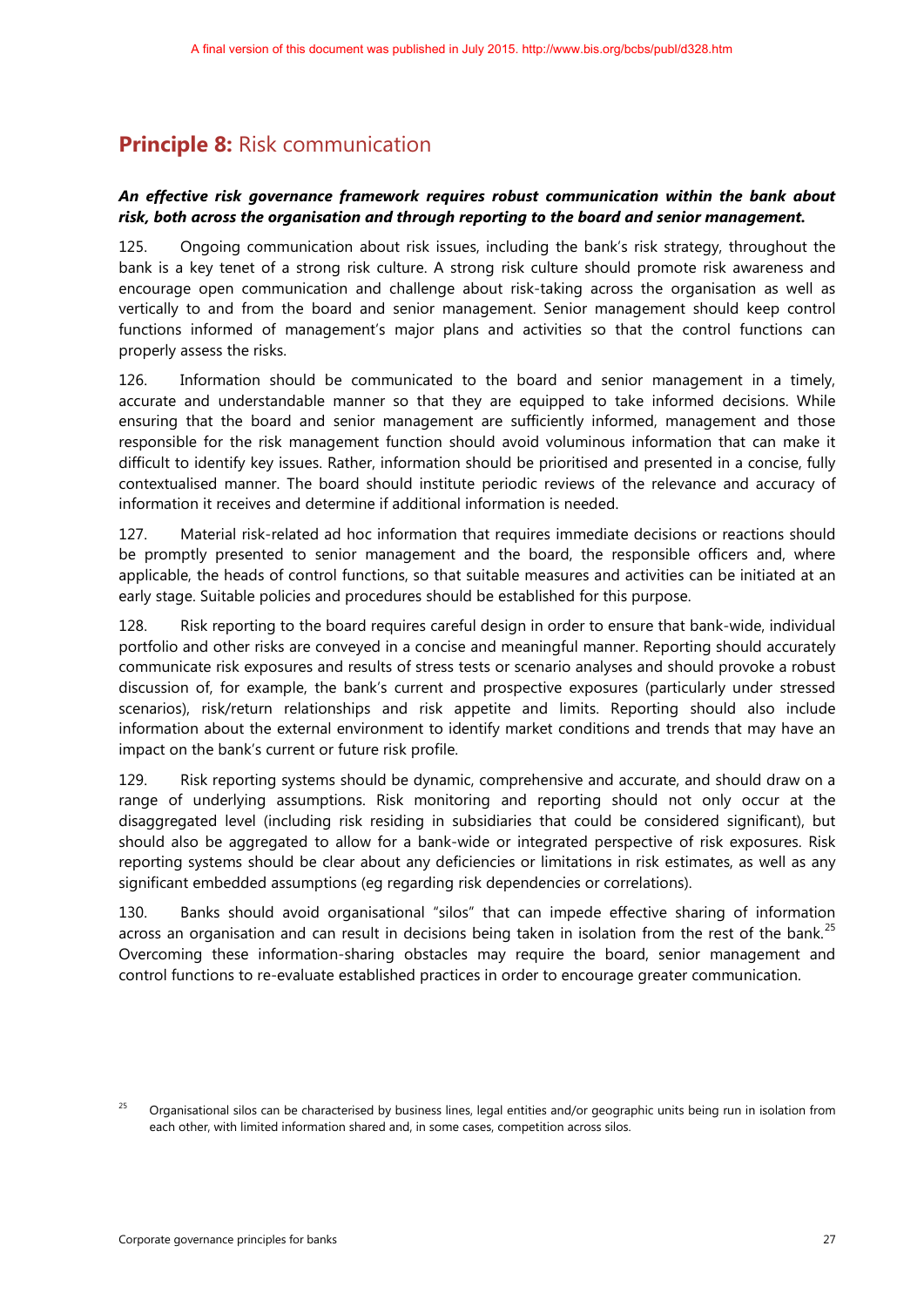### <span id="page-30-0"></span>**Principle 9**: Compliance

#### *The bank's board of directors is responsible for overseeing the management of the bank's compliance risk. The board should approve the bank's compliance approach and policies, including the establishment of a permanent compliance function.*

131. An independent compliance function<sup>[26](#page-30-1)</sup> is a key component of the bank's second line of defence. This function is responsible, among other things, for promoting and monitoring that the bank operates with integrity and in compliance with applicable, laws, regulations and internal policies.

132. Compliance starts at the top. It will be most effective in a corporate culture that emphasises standards of honesty and integrity and in which the board of directors and senior management lead by example. It concerns everyone within the bank and should be viewed as an integral part of the bank's business activities. A bank should hold itself to high standards when carrying out its business and should at all times strive to observe the spirit as well as the letter of the law. Failure to consider the impact of its actions on its shareholders, customers, employees and the markets may result in significant adverse publicity and reputational damage, even if no law has been broken.

133. The bank's senior management is responsible for establishing a written compliance approach and policies that contain the basic principles to be followed by the board, management and staff, and explains the main processes by which compliance risks are to be identified and managed through all levels of the organisation. Clarity and transparency may be promoted by making a distinction between general standards for all staff members and rules that only apply to specific groups of staff.

134. While the board and management are accountable for the bank's compliance, the compliance function has an important role in supporting corporate values, policies and processes that help ensure that the bank acts responsibly and observes all obligations applicable to it.

135. The compliance function should advise the board and senior management on compliance laws, rules and standards, including keeping them informed of developments in the area. It should also help educate staff about compliance issues, act as a contact point within the bank for compliance queries from staff members, and provide guidance to staff on the appropriate implementation of compliance laws, rules and standards in the form of policies and procedures and other documents such as compliance manuals, internal codes of conduct and practice guidelines.

136. The compliance function is independent from management and provides separate reporting to the board on the bank's efforts in the above areas and on how the bank is managing its compliance risk.

137. To be effective, the compliance function must have sufficient authority, stature, independence, resources and access to the board. Management should respect the independent duties of the compliance function and not interfere with them.

138. The areas of special focus by the compliance function include those that could create reputational risk for the bank, including bribery, money laundering, country sanctions, fair treatment of the consumer and practices raising ethical issues.

<span id="page-30-1"></span><sup>26</sup> See BCBS, *Compliance and the compliance function in banks*, 2005, www.bis.org/publ/bcbs113.pdf.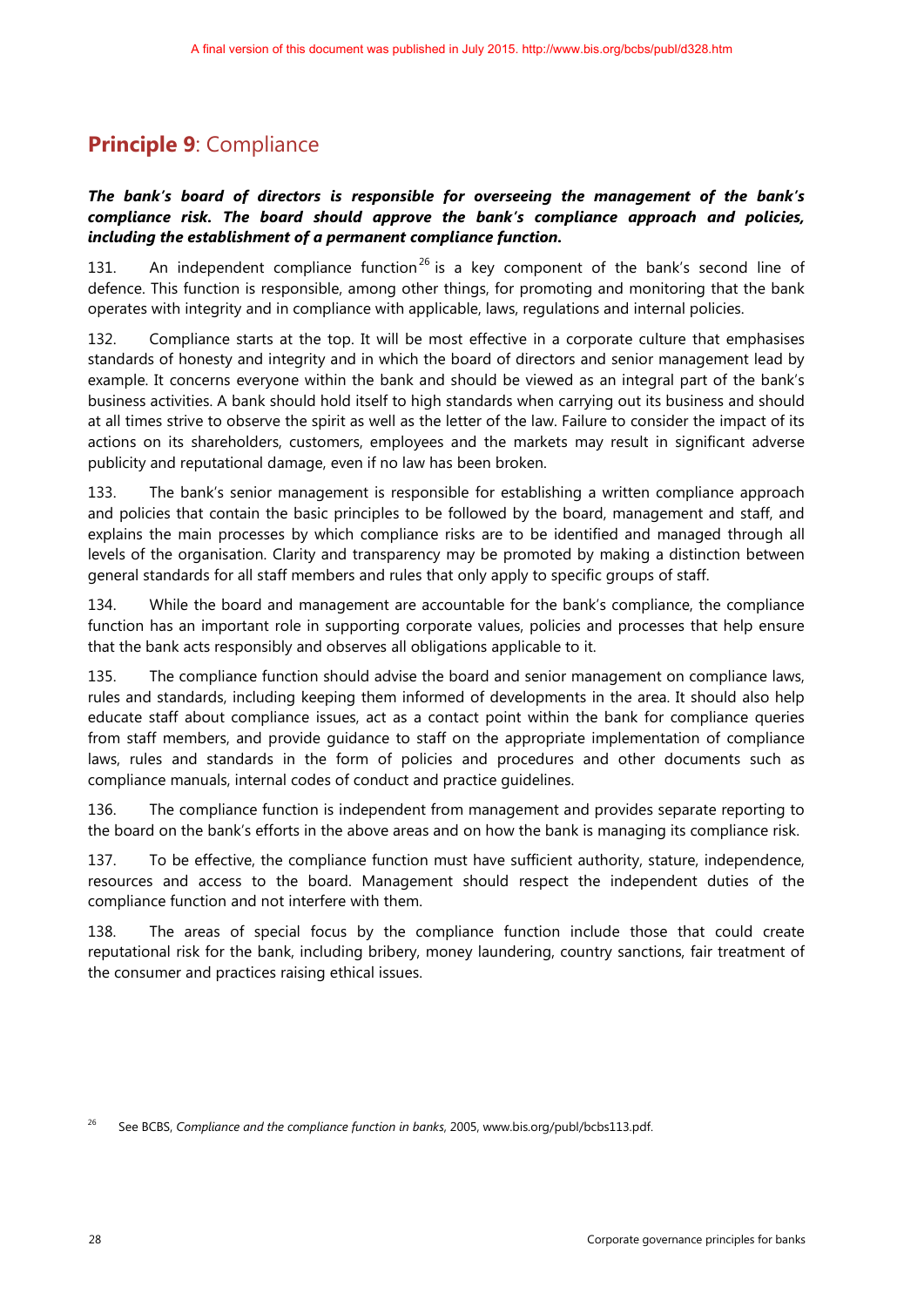### <span id="page-31-0"></span>**Principle 10**: Internal audit

*The internal audit function provides independent assurance to the board and supports board and senior management in promoting an effective governance process and the long-term soundness of the bank. The internal audit function should have a clear mandate, be accountable to the board, be independent of the audited activities and have sufficient standing, skills, resources and authority within the bank.*

139. The board and senior management should recognise and acknowledge that an independent and qualified internal audit function is vital to an effective governance process.

140. An effective internal audit function provides an independent assurance to the board of directors and senior management on the quality and effectiveness of a bank's internal control, risk management and governance systems and processes, thereby helping the board and senior management protect their organisation and its reputation.<sup>[27](#page-31-1)</sup>

141. The internal audit function should be accountable to the board on all matters related to the performance of its mandate as described in the internal audit charter. It must be independent of the audited activities and have sufficient standing, authority and resources within the bank to enable the auditors to carry out their assignments effectively and objectively.

142. The board and senior management can enhance the effectiveness of the internal audit function by:

- requiring the function to independently assess the effectiveness and efficiency of the internal control, risk management and governance systems and processes;
- requiring internal auditors to adhere to national and international professional standards, such as those established by the Institute of Internal Auditors; and
- ensuring that audit staff have skills and resources commensurate with the business activities and risks of the bank.

143. The board and senior management should respect and promote the independence of the internal audit function by, for example:

- ensuring that internal audit reports are provided to the board without management filtering and that the internal auditors have direct access to the board or the board's audit committee.
- requiring timely and effective correction of audit issues by senior management.
- requiring a periodic assessment of the bank's overall risk governance framework including, but not limited to, an assessment of:
	- o the effectiveness of the risk management and compliance functions;
	- o the quality of risk reporting to the board and senior management; and
	- o the effectiveness of the bank's system of internal controls.

<span id="page-31-1"></span><sup>27</sup> See BCBS, *The internal audit function in banks*, 2012, [www.bis.org/publ/bcbs223.pdf.](http://www.bis.org/publ/bcbs223.pdf)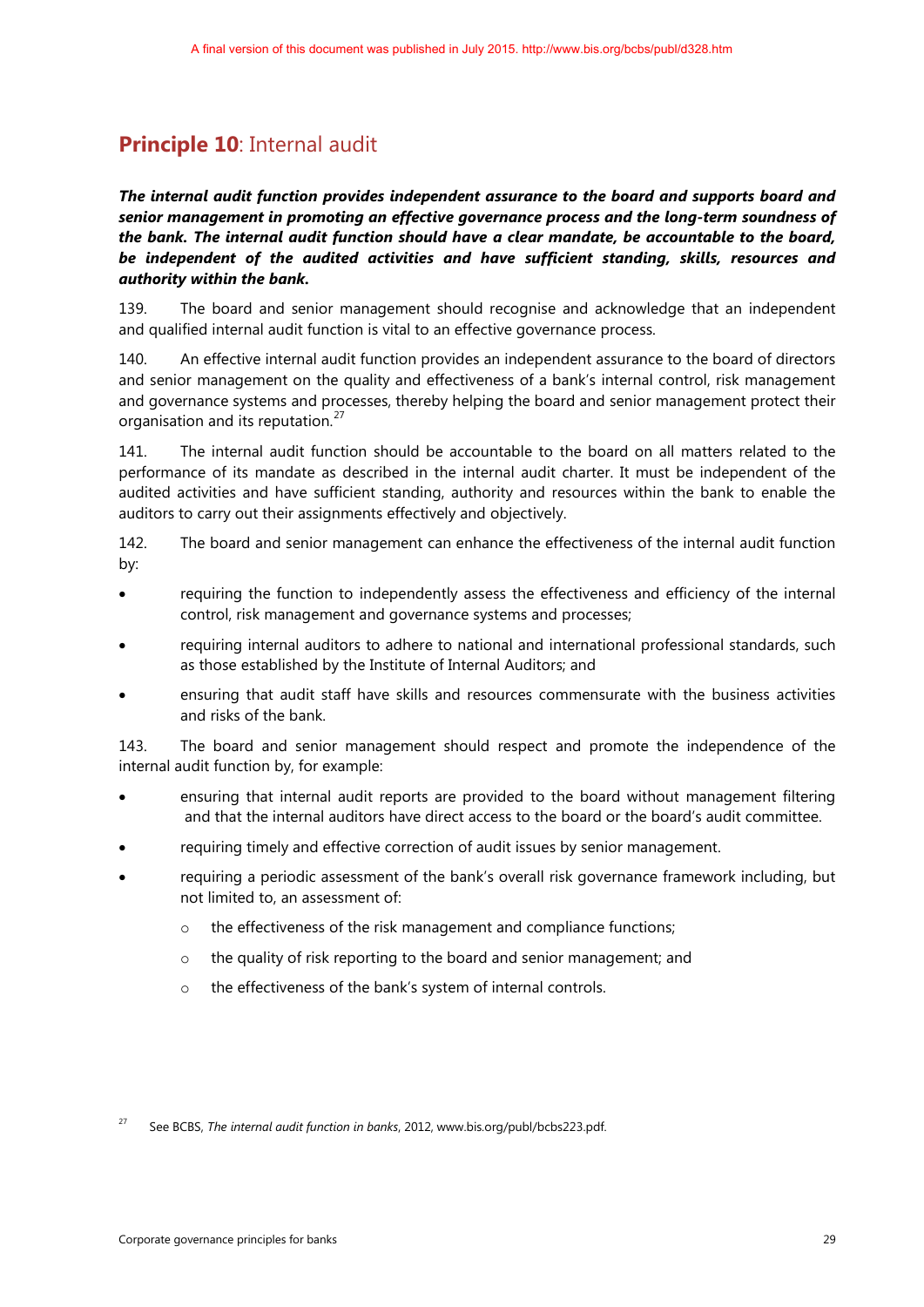## <span id="page-32-0"></span>**Principle 11: Compensation**

#### *The bank's compensation structure should be effectively aligned with sound risk management and should promote long term health of the organisation and appropriate risk-taking behaviour.*

144. Compensation systems form a key component of the governance and incentive structure through which the board and senior management promote good performance, convey acceptable risktaking behaviour and reinforce the bank's operating and risk culture. The board is responsible for the overall oversight of the compensation system for the entire bank. In addition, the board should regularly monitor and review outcomes to ensure that the bank-wide compensation system is operating as intended.<sup>[28](#page-32-1)</sup> The board should review the compensation policy at least annually.

145. The FSB principles on compensation are intended to apply to significant financial institutions but they are especially critical for large, systemically important firms. National jurisdictions may also apply the principles in a proportionate manner to smaller, less complex institutions. Banks are encouraged to implement the FSB principles, or consistent national provisions based on them.

146. The board should approve the compensation of senior executives, including the CEO, CRO and the head of internal audit, and should oversee management's development and operation of compensation policies, systems and related control processes.

147. Significant financial institutions should have a board remuneration committee as an integral part of their governance structure and organisation to oversee the compensation system's design and operation on behalf of the board of directors. The remuneration committee should be constituted in a way that enables it to exercise competent and independent judgment on compensation policies and practices and the incentives created for managing risk, capital and liquidity.

148. For employees in risk, compliance and other control functions, compensation should be determined independently of any business line overseen, and performance measures should be based principally on the achievement of their own objectives so as not to compromise their independence.

149. The compensation structure should promote long term performance and be in line with the business and risk strategy, objectives, values and long-term interests of the bank and incorporate measures to prevent conflicts of interests. Compensation programmes should facilitate adherence to risk appetite, promote appropriate risk-taking behaviour and encourage employees to act in the interest of the company as a whole (also taking into account client interests) rather than for themselves or only their business lines.

150. Practices by which compensation is paid for potential future revenues whose timing and likelihood remain uncertain should be carefully evaluated by means of both qualitative and quantitative key indicators. Banks should ensure that variable compensation is adjusted to take into account the full range of current and potential risks an employee takes as well as realised risks, including breaches of internal procedures or legal requirements. Compensation should reflect risk-taking and risk outcomes.

151. Compensation payout schedules should be sensitive to risk outcomes over a multi-year horizon. This is often achieved through arrangements that defer a sufficiently large part of the compensation for a sufficiently long period of time until risk outcomes become better known. This includes "malus/forfeiture" provisions (where compensation can be reduced or reversed based on realised risks or

<span id="page-32-1"></span><sup>28</sup> By implementing the *FSB Principles for Sound Compensation Practices* and their *Implementation Standards* – *Second progress report*, 26 August 2013, p 14.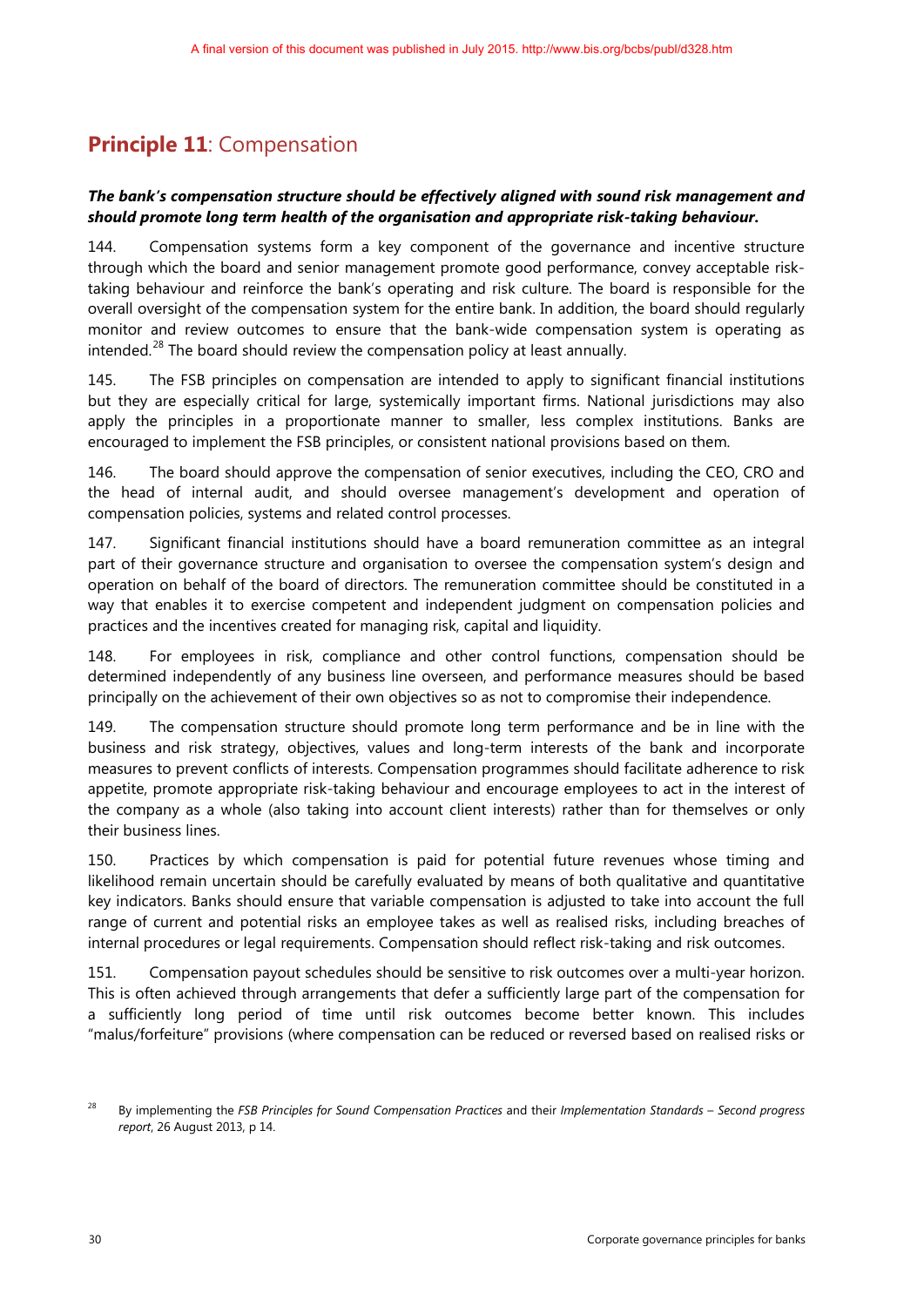conduct events before compensation vests) and/or "clawback" provisions under which compensation can be reduced or reversed after compensation vests if new facts emerge that the compensation paid was based on erroneous assumptions (such as misreporting) or if it is discovered that the employee has failed to comply with internal policies or legal requirements. "Golden hellos" or "golden parachutes" under which new or terminated executives or staff receive large payouts irrespective of performance are generally not consistent with sound compensation practice.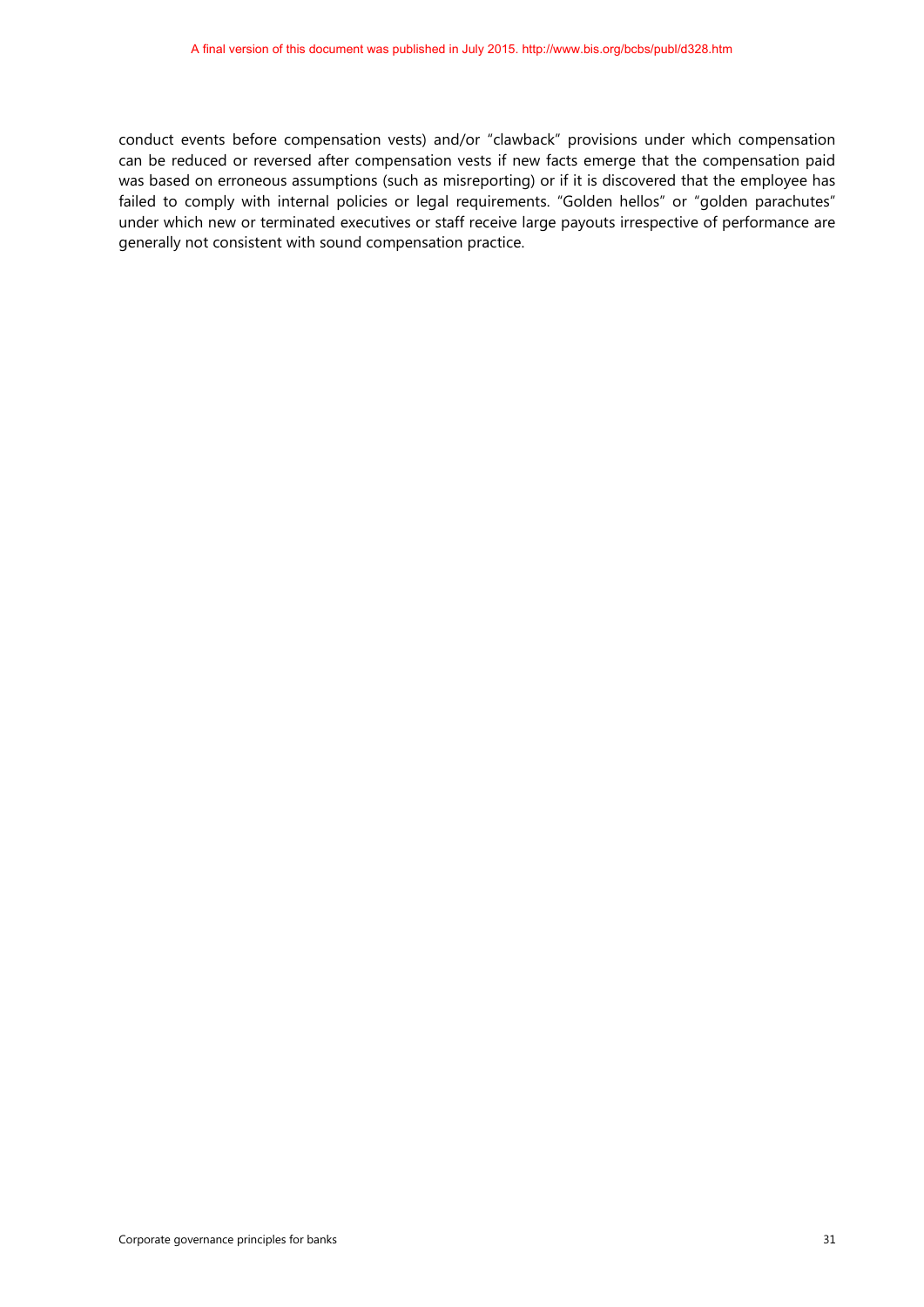### <span id="page-34-0"></span>**Principle 12: Disclosure and transparency**

#### *The governance of the bank should be adequately transparent to its shareholders, depositors, other relevant stakeholders and market participants.*

152. Transparency is consistent with sound and effective corporate governance. As emphasised in existing Committee guidance on bank transparency,<sup>[29](#page-34-1)</sup> it is difficult for shareholders, depositors, other relevant stakeholders and market participants to effectively monitor and properly hold the board and senior management accountable when there is insufficient transparency. The objective of transparency in the area of corporate governance is therefore to provide these parties with the information necessary to enable them to assess the effectiveness of the board and senior management in governing the bank.

153. Although disclosure may be less detailed for non-listed banks, especially those that are wholly owned, these banks can nevertheless pose the same types of risk to the financial system as publicly traded banks through various activities, including their participation in payment systems and acceptance of retail deposits.

154. All banks, even those for whom disclosure requirements may differ because they are non-listed, should disclose relevant and useful information that supports the key areas of corporate governance identified by the Committee. Such disclosure should be proportionate to the size, complexity, structure, economic significance and risk profile of the bank. At a minimum, banks should disclose annually the following information:

- the recruitment approach for the selection of members of the board and their knowledge, skills and expertise;
- the policy for ensuring board membership that represents appropriate diverse views, its objectives and the extent to which these objectives have been achieved; and
- whether the bank has set up board committees and the number of times these committees have met.

155. In general, the bank should apply the disclosure and transparency section of the OECD principles.<sup>[30](#page-34-2)</sup> Accordingly, disclosure should include, but not be limited to, material information on the bank's objectives, organisational and governance structures and policies (in particular the content of any corporate governance or remuneration code or policy and the process by which it is implemented), major share ownership and voting rights and related party transactions. Relevant banks should appropriately disclose their incentive and compensation policy following the FSB principles related to compensation. In particular, an annual report on compensation should be disclosed to the public. It should include: the decision-making process used to determine the bank-wide compensation policy; the most important design characteristics of the compensation system, including the criteria used for performance measurement and risk adjustment; and aggregate quantitative information on compensation.

<span id="page-34-1"></span><sup>29</sup> See BCBS, *Enhancing bank transparency*, September 1998, [www.bis.org/publ/bcbs41.htm, and](http://www.bis.org/publ/bcbs41.htm,%20and) *Review of the Pillar 3 disclosure requirements*, June 2014, [www.bis.org/publ/bcbs286.pdf;](http://www.bis.org/publ/bcbs286.pdf) and FSB *Enhancing the risk disclosures of banks – report of the Enhanced Disclosure Task Force*, October 2012, www.financialstabilityboard.org/publications/r\_121029.pdf.

<span id="page-34-2"></span><sup>&</sup>lt;sup>30</sup> Section V of the OECD principles states, "The corporate governance framework should ensure that timely and accurate disclosure is made on all material matters regarding the corporation, including the financial situation, performance, ownership, and governance of the company." See footnote 8 for reference.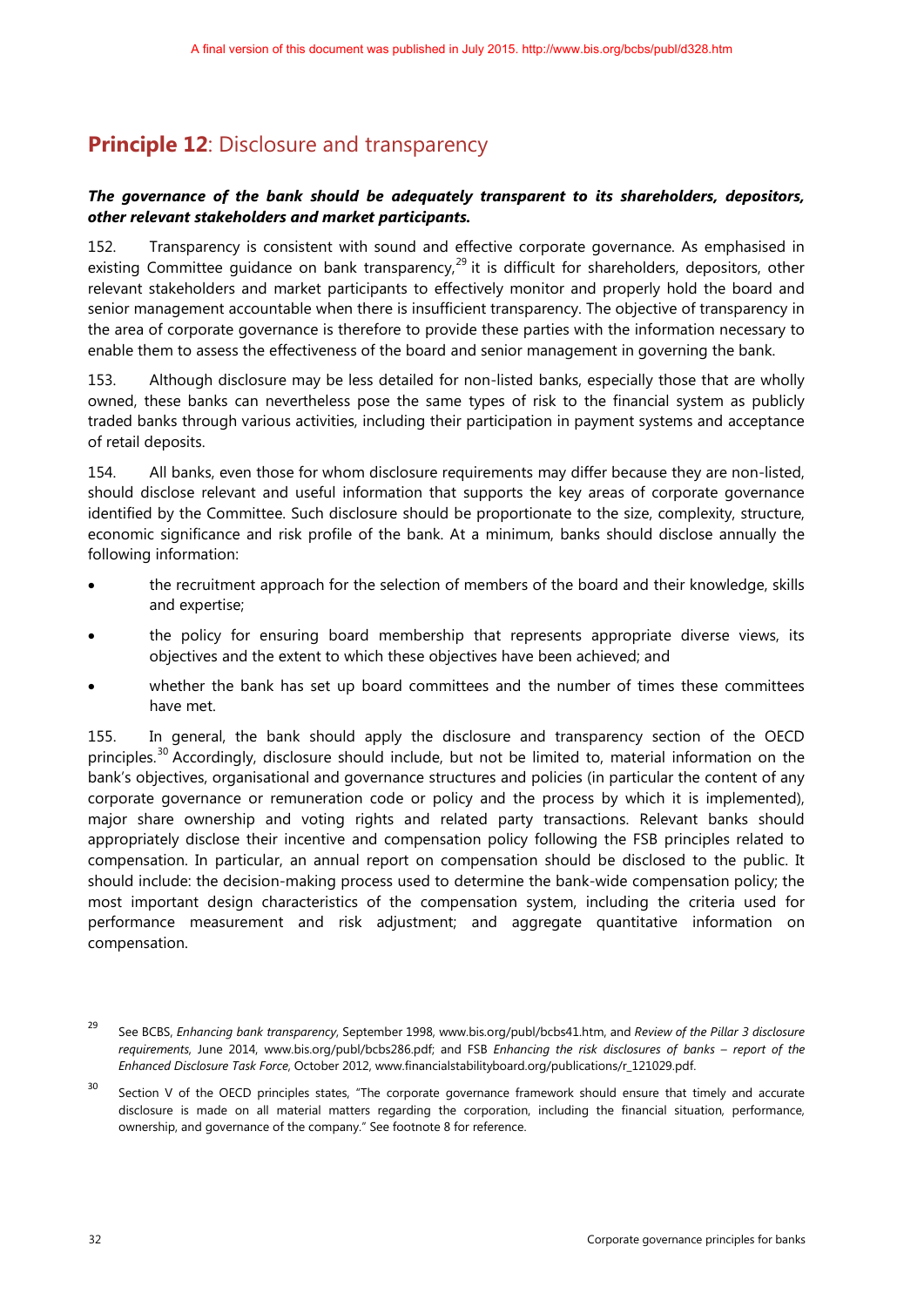156. The bank should also disclose key points concerning its risk exposures and risk management strategies without breaching necessary confidentiality. When involved in complex or non-transparent activities, the bank should disclose adequate information on their purpose, strategies, structures, and related risks and controls.

157. Disclosure should be accurate, clear and presented such that shareholders, depositors, other relevant stakeholders and market participants can consult the information easily. Timely public disclosure is desirable on a bank's public website, in its annual and periodic financial reports, or by other appropriate means. It is good practice to have an annual corporate governance-specific and comprehensive statement in a clearly identifiable section of the annual report depending on the applicable financial reporting framework. All material developments that arise between regular reports should be disclosed to the bank supervisor and relevant stakeholders as required by law without undue delay.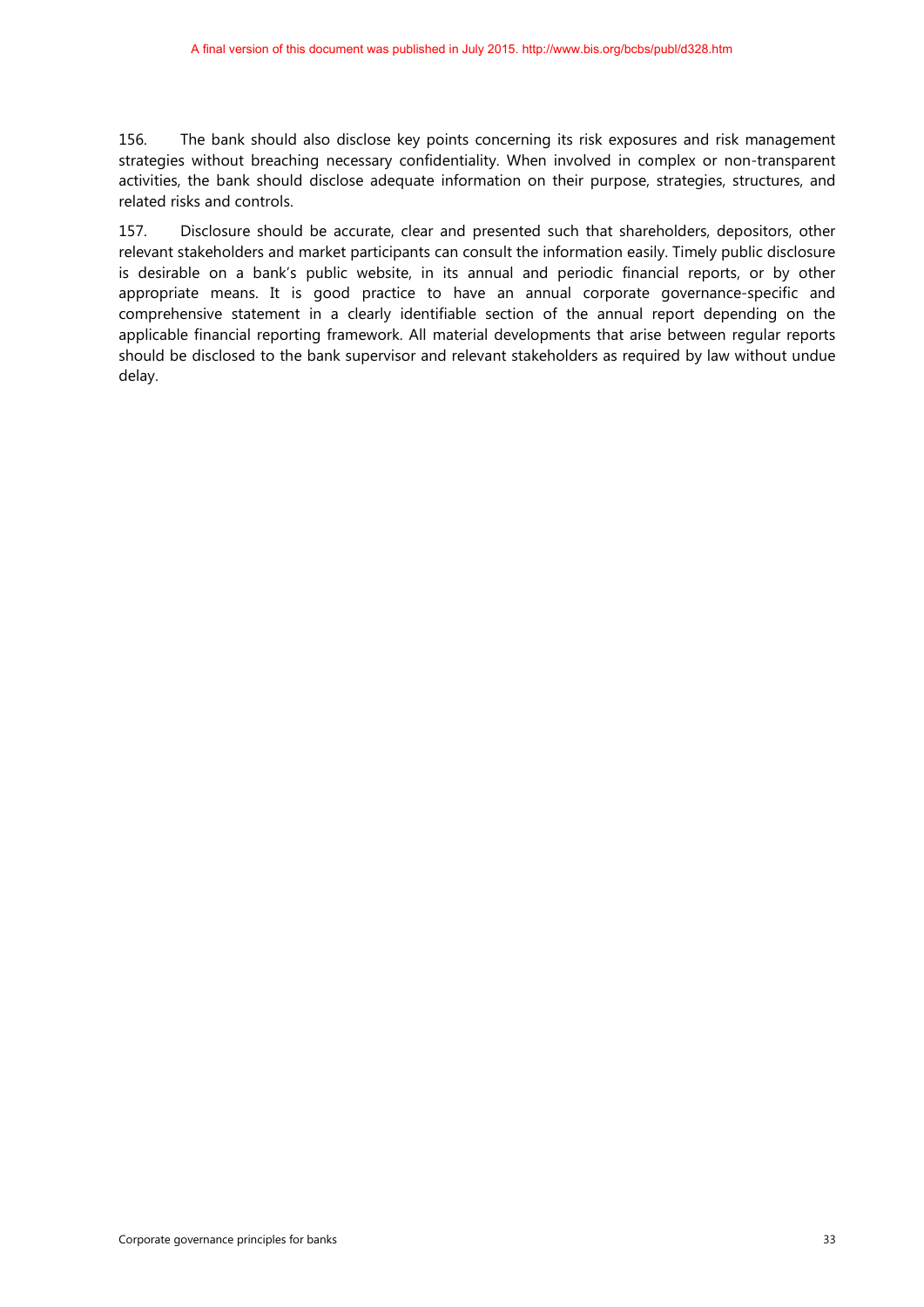### <span id="page-36-0"></span>**Principle 13:** The role of supervisors

#### *Supervisors should provide guidance for and supervise corporate governance at banks, including through comprehensive evaluations and regular interaction with boards and senior management, should require improvement and remedial action as necessary, and should share information on corporate governance with other supervisors.*

158. The board and senior management are primarily responsible for the governance of the bank, and shareholders and supervisors should hold them accountable for this. This section sets forth several principles that can assist supervisors in assessing corporate governance and fostering good corporate governance in banks.

### Guidance on expectations for sound corporate governance

159. Supervisors should establish guidance or rules, consistent with the principles set forth in this document, requiring banks to have robust corporate governance policies and practices. Such guidance is especially important where national laws, regulations, codes or listing requirements regarding corporate governance are too generic or not sufficient to address the unique corporate governance needs of banks. Regulatory guidance should address, among other things, expectations for checks and balances and a clear allocation of responsibilities, accountability and transparency among the board and senior management and within the bank. In addition to guidance or rules, where appropriate, supervisors should also share industry best practices regarding corporate governance with the banks they supervise.

### Comprehensive evaluations of a bank's corporate governance

160. Supervisors should have processes in place to fully evaluate a bank's corporate governance. Such evaluations may be conducted through regular reviews of written materials and reports, interviews with board members and bank personnel, examinations, self-assessments by the bank, and other types of on- and off-site monitoring. The evaluations should also include regular communication with a bank's board of directors, senior management and those responsible for the risk, compliance and internal audit functions and external auditors.<sup>[31](#page-36-1)</sup>

161. Supervisors should evaluate whether the bank has in place effective mechanisms through which the board and senior management execute their respective oversight responsibilities. Supervisors should evaluate whether the board and senior management have processes in place for the oversight of the bank's strategic objectives including risk appetite, financial performance, capital adequacy, capital planning, liquidity, risk profile and risk culture, controls, compensation practices, and the selection and evaluation of management. Supervisors should focus particular attention on the oversight of the risk management, compliance and internal audit functions. This should include assessing the extent to which the board interacts with and meets with representatives of these functions. Supervisors should determine whether internal controls are being adequately assessed and contribute to sound governance throughout the bank.

162. Supervisors should evaluate the processes and criteria used by banks in the selection of board members and senior management and, as they judge necessary, obtain information about the expertise

<span id="page-36-1"></span><sup>&</sup>lt;sup>31</sup> External auditors may share information with the supervisor without contravening their duty of confidentiality (see BCBS, *External audits of banks*, 2014 paragraphs 95 and 96).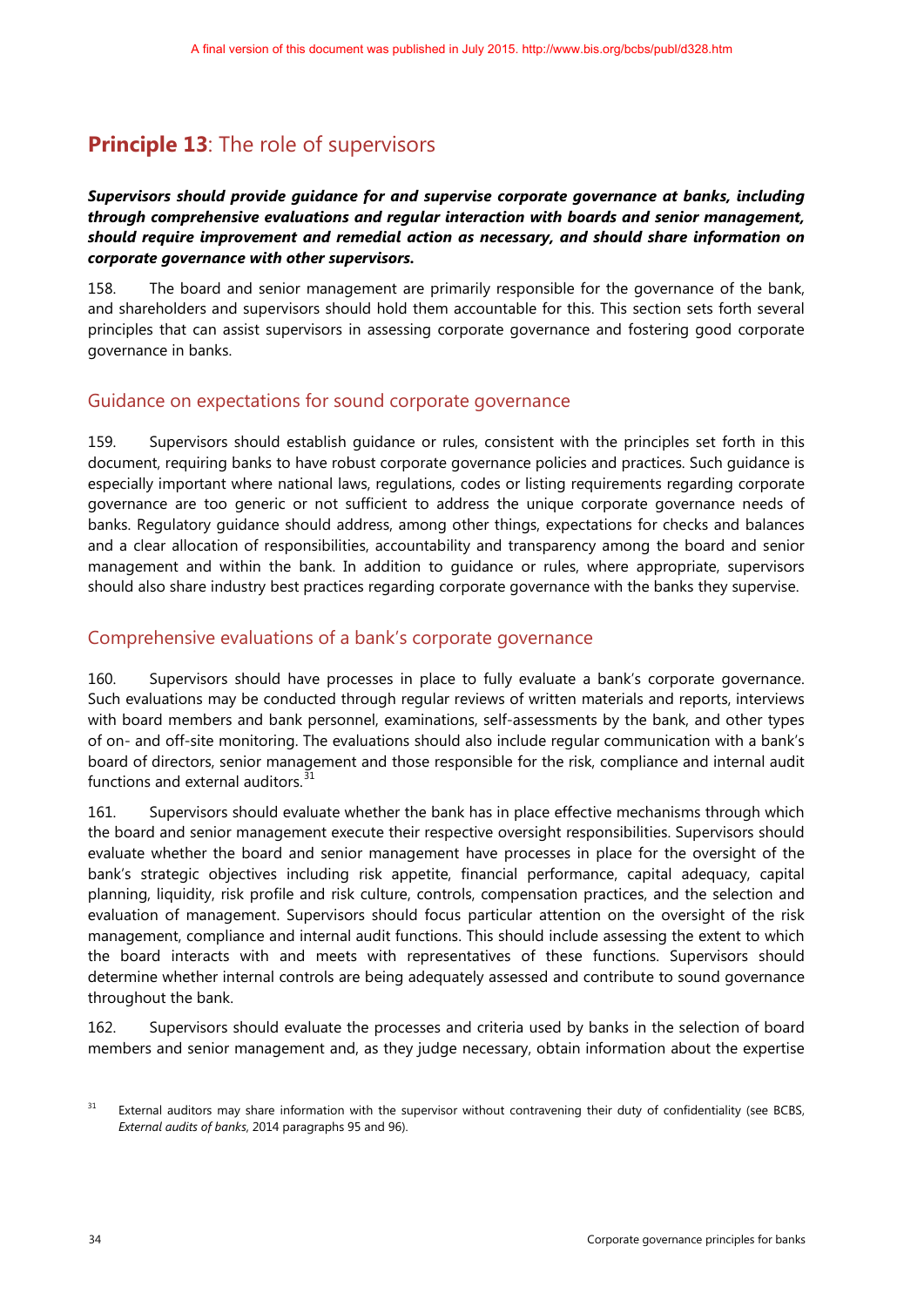and character of board members and senior management. The fit and proper criteria should include those discussed in Principle 2 of this document. The individual and collective suitability of board members and senior management should be subject to ongoing attention by supervisors.

163. As part of their evaluation of the overall corporate governance in a bank, supervisors should also endeavour to assess the governance effectiveness of the board and senior management, especially with respect to the risk culture of the bank. An assessment of governance effectiveness aims to determine the extent to which the board and senior management demonstrate effective behaviours that contribute to good governance. This includes consideration of the behavioural dynamic of the board and senior management, such as how the "tone at the top" and the cultural values of the bank are communicated and put into practice, how information flows to and from the board and senior management, and how potential serious problems are identified and addressed throughout the organisation. The evaluation of governance effectiveness includes review of any board and management assessments, surveys and other information often used by banks in assessing their internal culture, as well as supervisory observations and qualitative judgments. In arriving at such judgments, supervisors need to be particularly mindful of consistency of treatment across the banks they supervise and ensure that staff have appropriate training and competence in these areas.

164. In reviewing corporate governance in the context of a group structure, supervisors should take into account the corporate governance responsibilities of both the parent company and subsidiaries, in accordance with Principle 5 of this document.

### Regular interaction with directors and senior management

165. Supervisors should interact regularly with boards of directors, individual board members, senior managers and those responsible for the risk management, compliance and internal audit functions. This should include scheduled meetings and ad hoc exchanges, through a variety of communication vehicles (eg e-mail, telephone, in-person meetings). The purpose of the interactions is to support timely and open dialogue between the bank and supervisors on a range of issues, including the bank's strategies, business model and risks, the effectiveness of corporate governance at the bank, the bank's culture, management issues and succession planning, compensation and incentives, and other supervisory concerns or expectations. Supervisors may also provide insights to the bank on its operations relative to its peers, market developments and emerging systemic risks.

166. The frequency of interactions with the above persons may vary according to the size, complexity, structure, economic significance and risk profile of the bank. On that basis, supervisors may, for example, meet with the full board of directors annually, but more frequently with the chairman or lead or senior independent director and with key committee chairs. For systemically important banks, interaction should occur more frequently, particularly with members of the board and members of senior management, and those responsible for risk management, compliance and internal audit functions.

### Requiring improvement and remedial action by a bank

167. Supervisors should have a range of tools at their disposal to address governance improvement needs and governance failures. They should be able to require improvement steps and remedial action, and assure accountability for the corporate governance of a bank. These tools may include the ability to compel changes in the bank's policies and practices, the composition of the board of directors or senior management, or other corrective actions. They should also include, where necessary, the authority to impose sanctions or other punitive measures. The choice of tool and the time frame for any remedial action should be proportionate to the level of risk the deficiency poses to the safety and soundness of the bank or the relevant financial system(s).